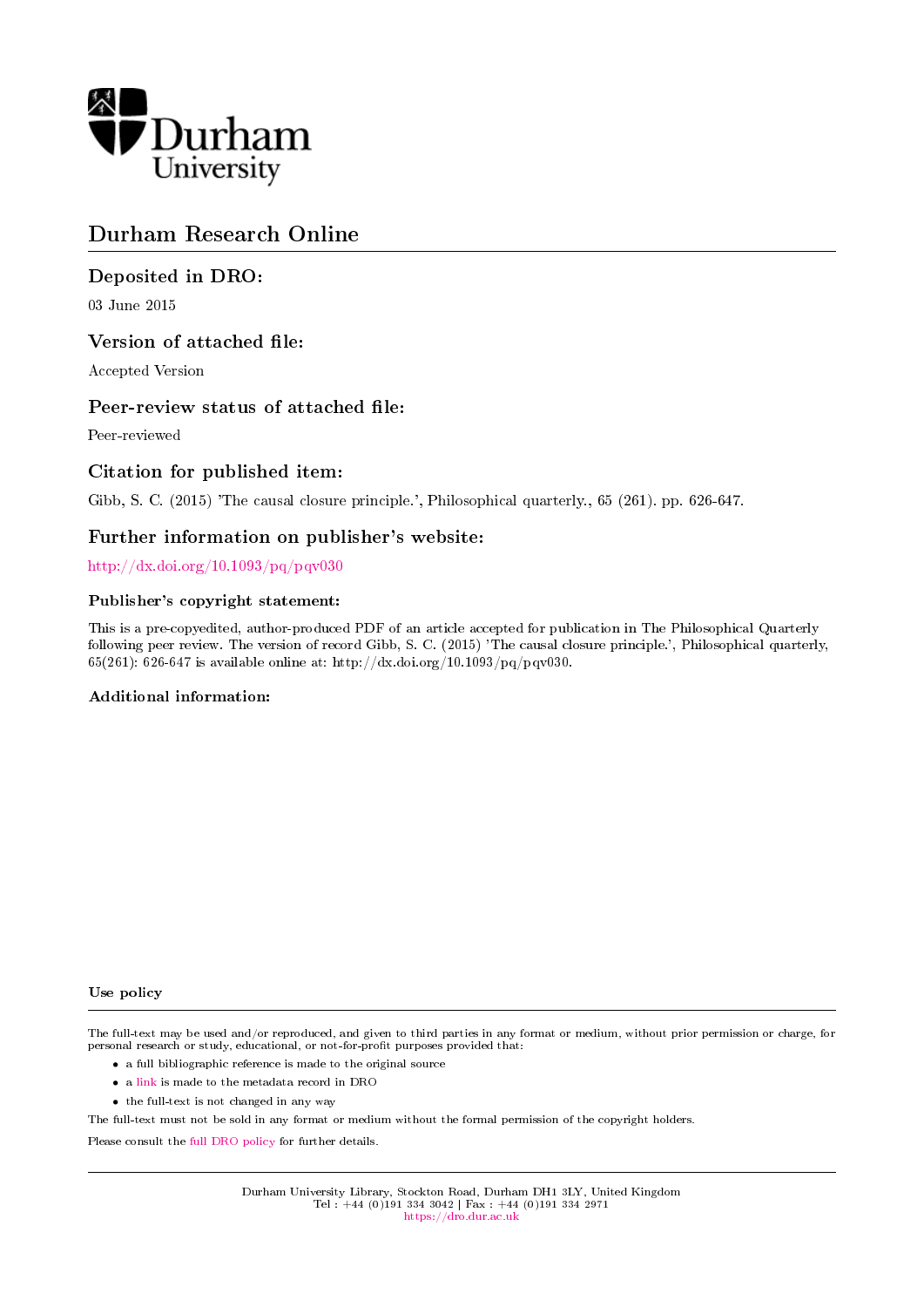# *The Causal Closure Principle*

The idea that mental entities are causally relevant to bodily behaviour is central to our pretheoretical conception of human agency. Hence, for example, my desire to raise my hand seems to be causally responsible for my hand's raising. It is precisely because I had this desire that my hand raised. And, had I not had this desire, in normal circumstances, I wouldn't have raised my hand. Despite the initial plausibility of the claim that mental entities are causally relevant in the physical domain, identifying a relationship between mental and physical entities that is consistent with this causal interaction and, yet, independently plausible is one of the perennial problems in the philosophy of mind. Solving this problem is the main focus of the contemporary mental causation debate.

In this debate there has been a general assumption that, given that mental entities are causally relevant to physical entities, some version of physicalism—the doctrine that all entities are identical with, or, in some sense 'nothing over and above' physical entities—must be correct. Interactive dualism—regardless of whether we are here concerned with an interactive substance dualism or an interactive anti-physicalist property dualism—is, it is supposed, untenable.<sup>1</sup> This is primarily because of the widespread acceptance in the mental causation debate of the causal closure of the physical domain, which I shall here initially formulate as the principle that all physical effects have sufficient physical causes.<sup>2</sup> However, recent advances in metaphysics, particularly in the philosophy of causation, draw this principle into question and, hence, challenge the consensus. The aim of this paper is to demonstrate one central reason why.

# **1. The Causal Closure Argument and Causal Closure Principles**

1

The problem that the causal closure principle raises for interactive dualism can be set out as follows:

- i. *Relevance:* Some mental events are causally relevant to physical effects.
- ii. *Closure*: All physical effects have sufficient physical causes.
- iii. *Exclusion*: There is no systematic causal overdetermination.

Therefore, mental events (that are causally relevant to physical effects) are identical with physical events.

To explain this argument: In accordance with *Relevance*, say that M is a mental event and that it is a sufficient cause of physical event E. Given *Closure*, E must have a sufficient

<sup>&</sup>lt;sup>1</sup> Contrary to the substance dualist, the anti-physicalist property dualist maintains that mental properties are nonphysical properties of the body. However, despite maintaining that mental properties are properties of the body, it is anti-physicalist in its claim that mental properties are strongly emergent entities which bestow fullblooded independent causal powers on their bearers. For the purpose of this paper, I take a neutral stance between these versions of dualism.

<sup>&</sup>lt;sup>2</sup> To give some examples of those who consider that physicalism must be correct in virtue of the causal closure of the physical domain, see Kim (2010: Ch. 4), Loewer (2001), Melnyk (2003: Ch. 6), Papineau (1993: Ch.1), Papineau (2001) and Smith and Jones (1986: Ch. 4). For this formulation of the principle, see Papineau (1998: 375). Note, what I refer to as 'the causal closure principle', Papineau refers to as 'the principle of the completeness of physics'.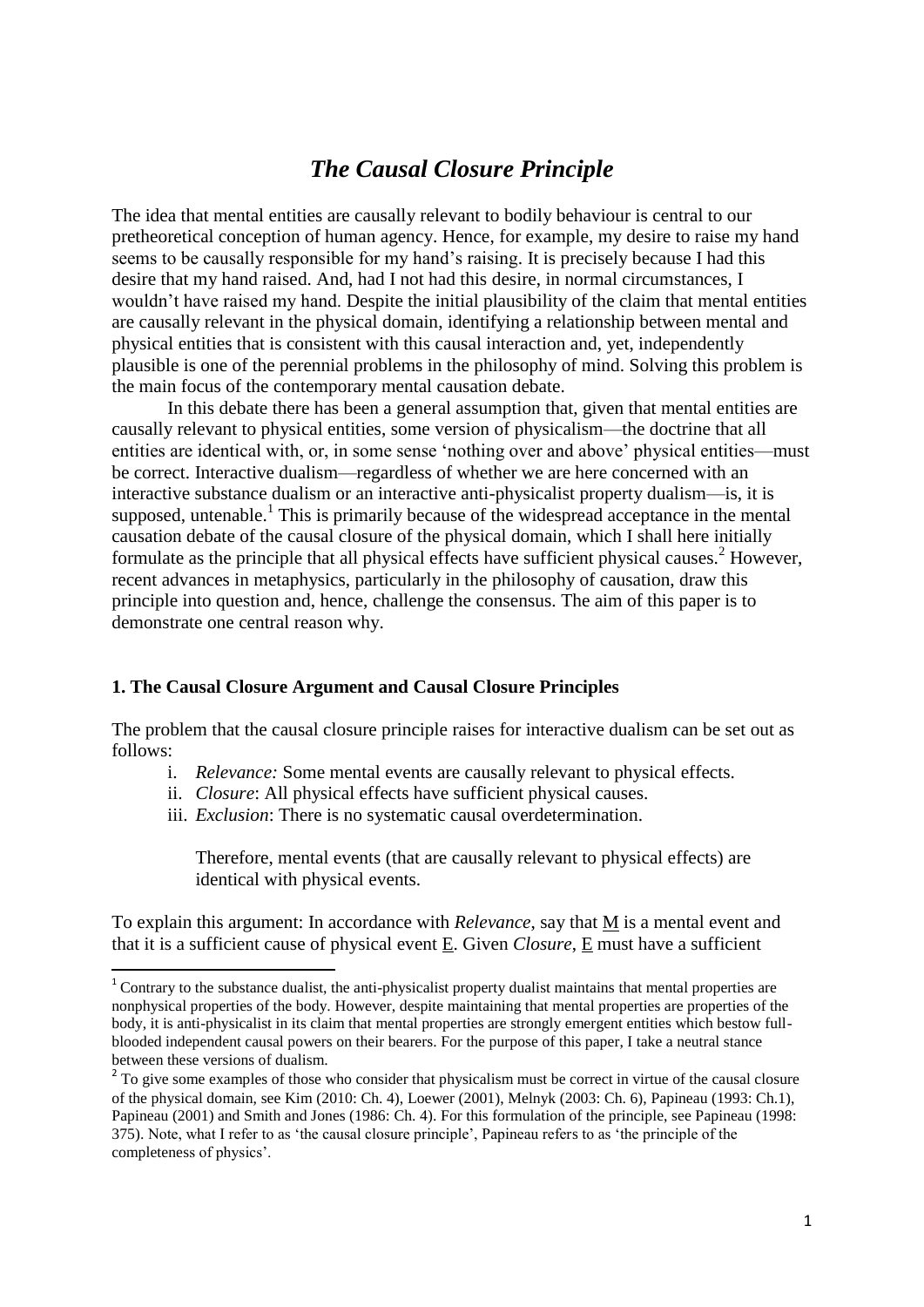physical cause, 'P'. The mere combination of *Relevance* and *Closure* does not entail that M must be a physical event, for *Closure* is consistent with the possibility that physical effects have both sufficient physical causes and sufficient non-physical causes. It is the role of *Exclusion* to rule this possibility out. Turning to *Exclusion*, to give a standard example of causal overdetermination, say that two shots are independently fired and that both bullets reach the victim at the same time. Given that each bullet striking was causally sufficient for the victim's death, the death was causally overdetermined by the strikings. *Exclusion* permits isolated cases of causal overdetermination, but rules out events being *systematically* causally overdetermined. Hence, it cannot be the case that *whenever* M causes E, P also causes E, where it is such that if one of the two events M and P had not existed, the other would have sufficed, in the circumstances, to cause  $E$ . But it is precisely this systematic causal overdetermination that the combination of *Relevance* and *Closure* seems to give rise to. The problem is removed if, contrary to interactive dualism,  $\underline{M}$  is identical with  $\underline{P}^3$ .

Now the above formulation of the causal closure principle is but one of several to be found in the contemporary mental causation debate. To illustrate the range of ways in which this principle has been formulated, I here provide a representative—although by no means exhaustive—list:

- (1) All physical effects have sufficient physical causes (Papineau 1998: 375).
- (2) All physical effects are due to physical causes (Spurrett and Papineau 1999: 25).
- (3) Every physical event has a physical cause which is enough to bring it about, given the laws of physics (Crane) 2001: 45).
- (4) All physical effects have complete physical causes ('complete' in the sense that those causes on their own suffice by physical law to fix the chances of those effects) (Papineau 1993: 22).
- (5) All physical effects are determined or have their chances determined by prior physical causes according to physical law (Crane 1995: 6).
- (6) If a physical event has a cause at  $t$ , then it has a physical cause at  $t$  (Kim 2005:</u></u> 15).
- (7) Every physical event contains only other physical events in its transitive causal closure (Lowe 2000: 581).
- (8) Physical events do not have nonphysical causes (Smith and Jones 1986: 66).
- (9) Any cause of a physical event is itself a physical event—that is, no nonphysical event can be a cause of a physical event (Kim 2005: 50).

Clearly, (1) to (9) are not all equivalent. Some of the formulations appeal to the notion of a 'sufficient physical cause'. Some are probabilistic in nature. Some refer to the laws of physics. Furthermore, many of these formulations differ in strength. As E. J. Lowe has argued, one central problem for proponents of the causal closure argument is providing a formulation of the causal closure principle that is of the *correct* strength. (In particular, see Lowe (2000)). On the one hand, it must not be so weak that it renders the causal closure argument invalid. On the other hand, it must not be so strong that it lacks empirical (or,

 $\overline{a}$ 

 $3$  I take causes and effects to be Kimean events. According to Kim, an event is the exemplification of a property by a substance at a time. Hence, a mental event is the exemplification of a mental property by a substance at a time and a physical event is the exemplification of a physical property by a substance at a time. Given Kim's account of events, two events are identical if and only if they involve the same property, substance and time. It follows that both substance and property dualism entail a dualism with regard to mental and physical events and, hence, that both positions directly conflict with the conclusion of the causal closure argument. Note, however, that the assumption that the causal relata are Kimean events is not essential to the causal closure argument. (See, for example, Heil and Mele (1993) for further defence of this claim). Nor is it essential to the argument that this paper presents.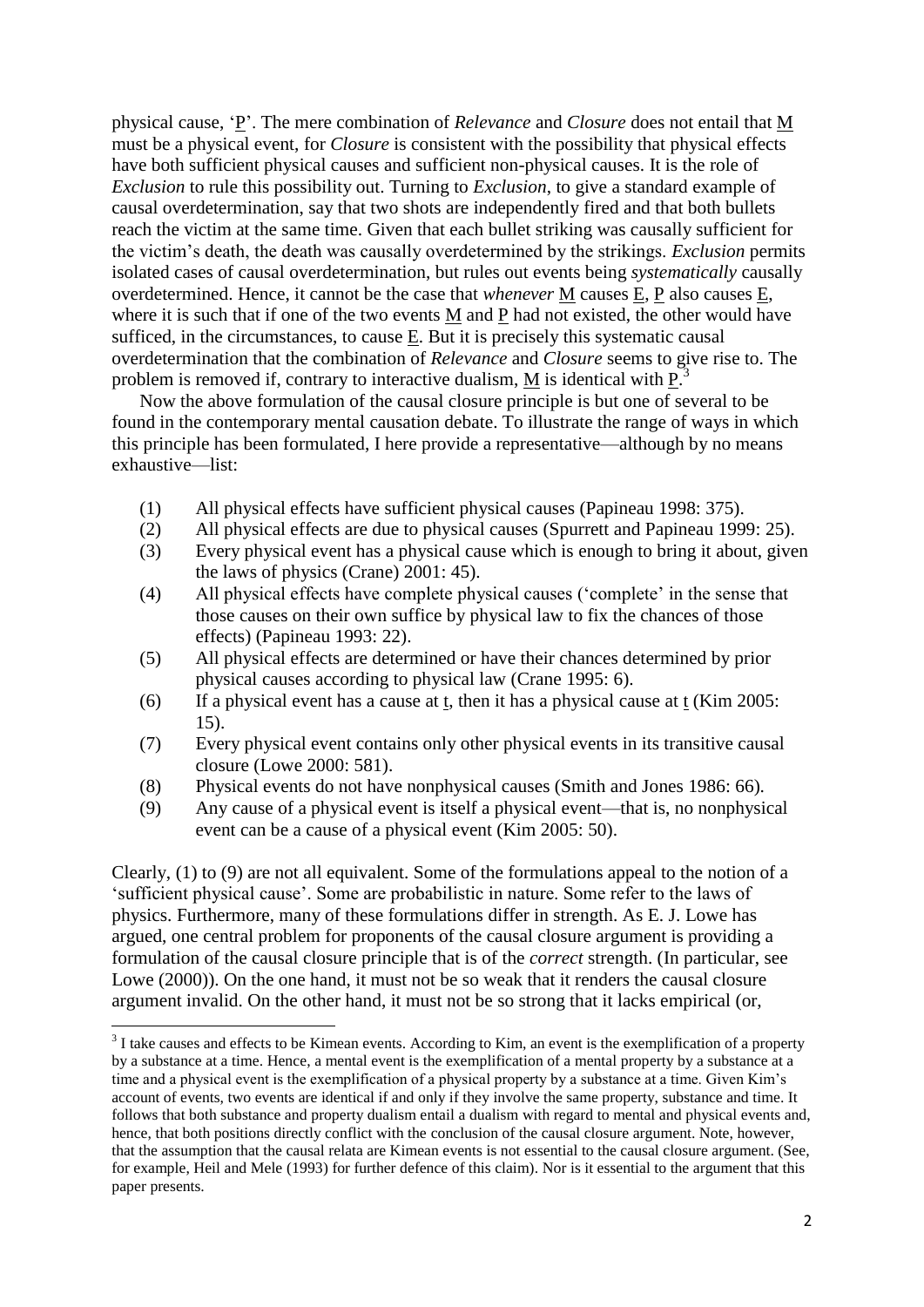indeed, metaphysical) support. Equally, it must not be so strong that, to provide an argument for it, one must first smuggle in physicalist assumptions, and, hence, provoke the complaint that it begs the question against interactive dualism. In light of these considerations, Lowe argues that (1) is in fact too weak. If causation is transitive, then (1), in combination with the other two premises of the causal closure argument, does not entail the desired physicalist conclusion. Given the transitivity of causation, a physical event *would* have a sufficient physical cause if it had a sufficient mental cause which in turn had a sufficient physical cause. Hence the combination of (1) with *Exclusion* would be compatible with a dualist model of psychophysical causal relevance which held that neural events caused bodily movement via mental causal intermediaries (Lowe 2000:  $575-6$ ).<sup>4</sup> While (1) is too weak, according to Lowe (8) and (9) are too strong—indeed, they are so strong that they render *Exclusion* redundant within the causal closure argument. Lowe proposes that any argument that could be provided for a causal closure principle of this strength will inevitably beg the question against interactive dualism (Lowe  $2000$ ).<sup>5</sup>

It might, however, be assumed that a causal closure principle could be formulated which, unlike (1), when combined with the other premises of the causal closure argument, is strong enough to rule out the causal relevance of non-physical events in the physical domain, but which, unlike (8) and (9), is not so strong as to be implausible. Indeed, one of the other causal closure principles that I have listed might be thought to satisfy both of these constraints. However, I consider that contemporary metaphysics provides a new and altogether different reason for thinking that one cannot formulate a causal closure principle that satisfies both of these constraints, and certainly that none of the formulations that I have listed succeed in doing so. My argument is as follows: Despite the many differences in the way that the causal closure principle has been formulated in the mental causation debate, a common underlying assumption unites most (if not all) of its proponents. This is the assumption that every physical event that has a cause has a sufficient cause, or, at least, that every physical event that has a cause has a cause that is sufficient to fix its chances. Depending on the way that the causal closure principle is formulated, this assumption is either directly entailed by the causal closure principle or must be a further hidden premise in the causal closure argument for it to be valid. But this assumption is implausible according to several recent accounts of the causal relation. Given these accounts, current formulations of the causal closure principle therefore must be abandoned. Furthermore, attempts to address this problem by revising the causal closure principle are problematic, as there is reason to think that the resulting causal closure principles will lack empirical support. This paper will develop and defend these claims.

### **2. Causal Insufficiency**

For the moment, I shall put issues regarding the transitivity of causation to one side and adopt formulation (1) of the causal closure principle, as it makes the problem that I wish to raise most transparent. (I shall return to each of the other formulations in later parts of this paper.) (1) makes explicit appeal to the notion of a 'sufficient cause'. A cause is sufficient for its effect in the sense of being enough to bring the effect about. In other words, the existence of the cause guarantees or ensures the existence of the effect. Indeed, the causal closure principle is sometimes simply formulated as the principle that all physical effects are *due to* physical causes or that all physical effects have physical causes which are *enough to bring them about*. (See (2) and (3)). These alternative formulations of the causal closure principle are simply re-expressions of the idea that all physical effects have *sufficient* physical causes.

 $\overline{A^4(2)}$ , (3), (4) and (5) also arguably face this problem.

 $\frac{5}{5}$  Although, note that the interactive dualist model that I propose is compatible with the acceptance of (8) and (9). (See §4).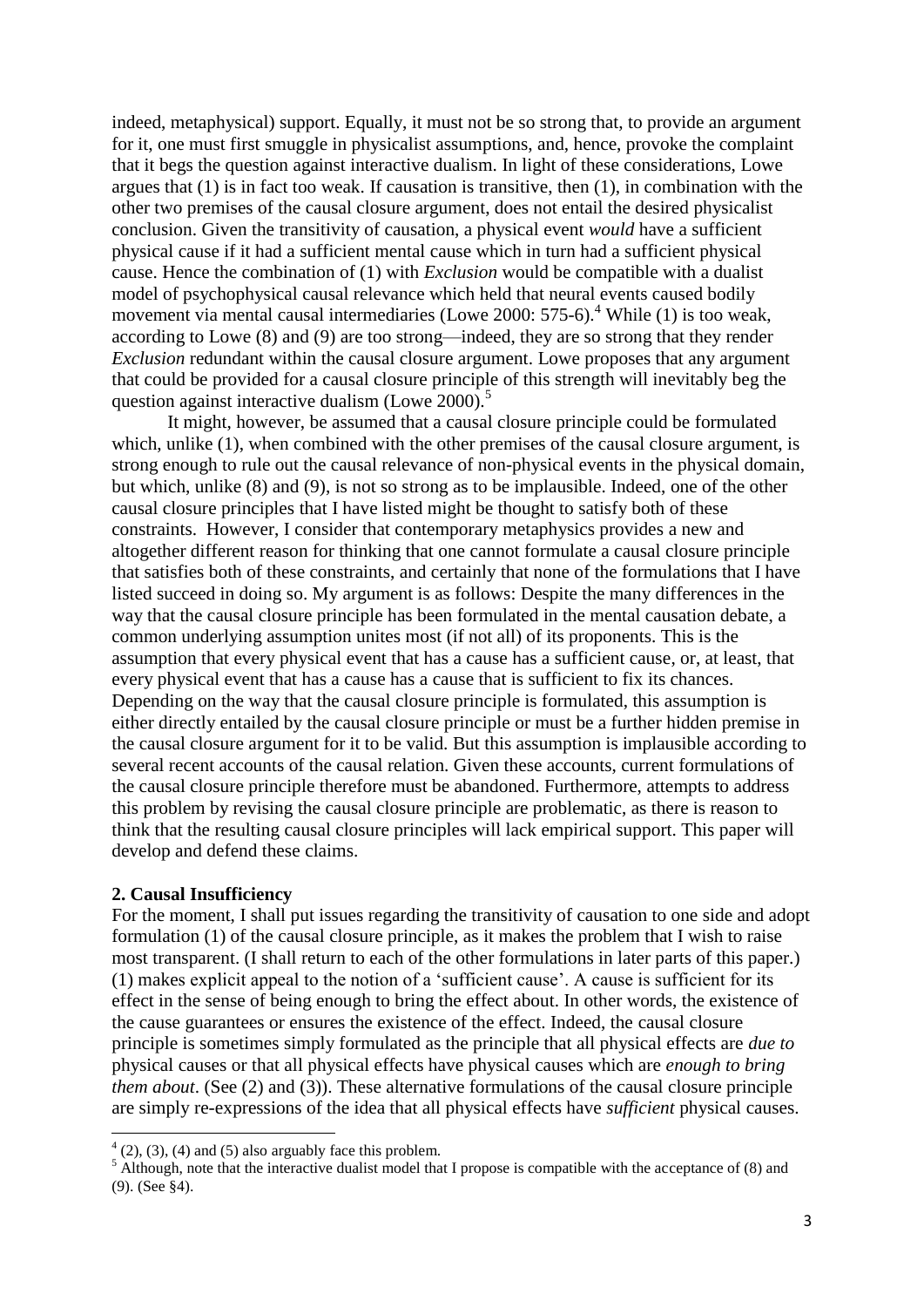As an aside, note, it is rarely, if ever, the case that the existence of a single physical event ensures the existence of some other physical event. Rather, the thought is that for every physical effect there is a complex cause which is a combination of wholly physical events, and it is this combination of physical events that collectively ensures the existence of the effect, or which, in other words, is collectively causally sufficient for the effect.

The basic problem that I wish to raise for (1) is as follows: Clearly, it can be true that all physical effects have *sufficient physical causes* only if it is in the first place true that all physical effects have *sufficient causes*. However, there are good reasons to think that not all effects—and, more specifically, that not all physical effects—have sufficient causes. That is, in other words, there are good reasons to think that not all (physical) effects have a set of causes whose existence collectively ensures their existence.

To isolate the problem that I'm raising for the claim that all effects have sufficient causes, it is first important to say what the problem is not.

#### *Quantum mechanics*

Any issues with the claim that all effects have sufficient causes are commonly thought to arise as a result of quantum mechanics—given the indeterministic nature of quantum mechanics, causes cannot always be sufficient for their effects. To attempt to avoid any conflict with quantum mechanics, probabilistic versions of the causal closure principle have been advanced. (For example, see (4) and (5)). My objection to the claim that all effects have sufficient causes is unrelated to this matter. I consider that there are metaphysical reasons to question this claim quite aside from those issues arising as a consequence of the indeterministic nature of quantum mechanics. Furthermore, these reasons provide grounds not only for questioning the claim that every effect has a sufficient cause, but, equally, grounds for questioning probabilistic versions of this claim such as, for example, the claim that every effect has a cause that suffices to fix its chances.

#### *Background conditions*

Some philosophers distinguish between the event that is *the* cause of a particular event and those events which are mere background conditions necessary for the relevant causal relation to take place. Thus a match being struck is *the* cause of its lighting, while the presence of oxygen and the dryness of the match are mere background conditions that are necessary for the match striking to bring about the match lighting. The match being struck counts as *the* cause of the match lighting because it is the event that deviated from the natural course of events and, hence, which 'triggered' the match lighting. If one takes this distinction to be an objective one, then one might be tempted to conclude that causes are rarely, if ever, sufficient for their effects. The match striking—*the* cause of the match lighting—is not sufficient for the match lighting. A host of other events which are mere background conditions must also be in place for the match striking to bring about the match lighting.

I would reject any such claim. While causation is a wholly objective relation, the distinction between *the* cause and its background conditions is a subjective one. Which event is singled out as *the* cause and which are counted as background conditions is determined by our interests. Hence, regarding the above case, it is easy to conceive of a case in which the presence of oxygen would instead be counted as *the* cause of the match's lighting. For example, imagine a laboratory experiment in which a match is repeatedly struck in a chamber with no oxygen in it. It is only upon the addition of oxygen that the match lights. In such a case, plausibly we would want to count the presence of oxygen as *the* cause of the match lighting. What is singled out as *the* cause does not reflect any special causal role that the event has. The striking of the match, the presence of oxygen, and the dryness of the match are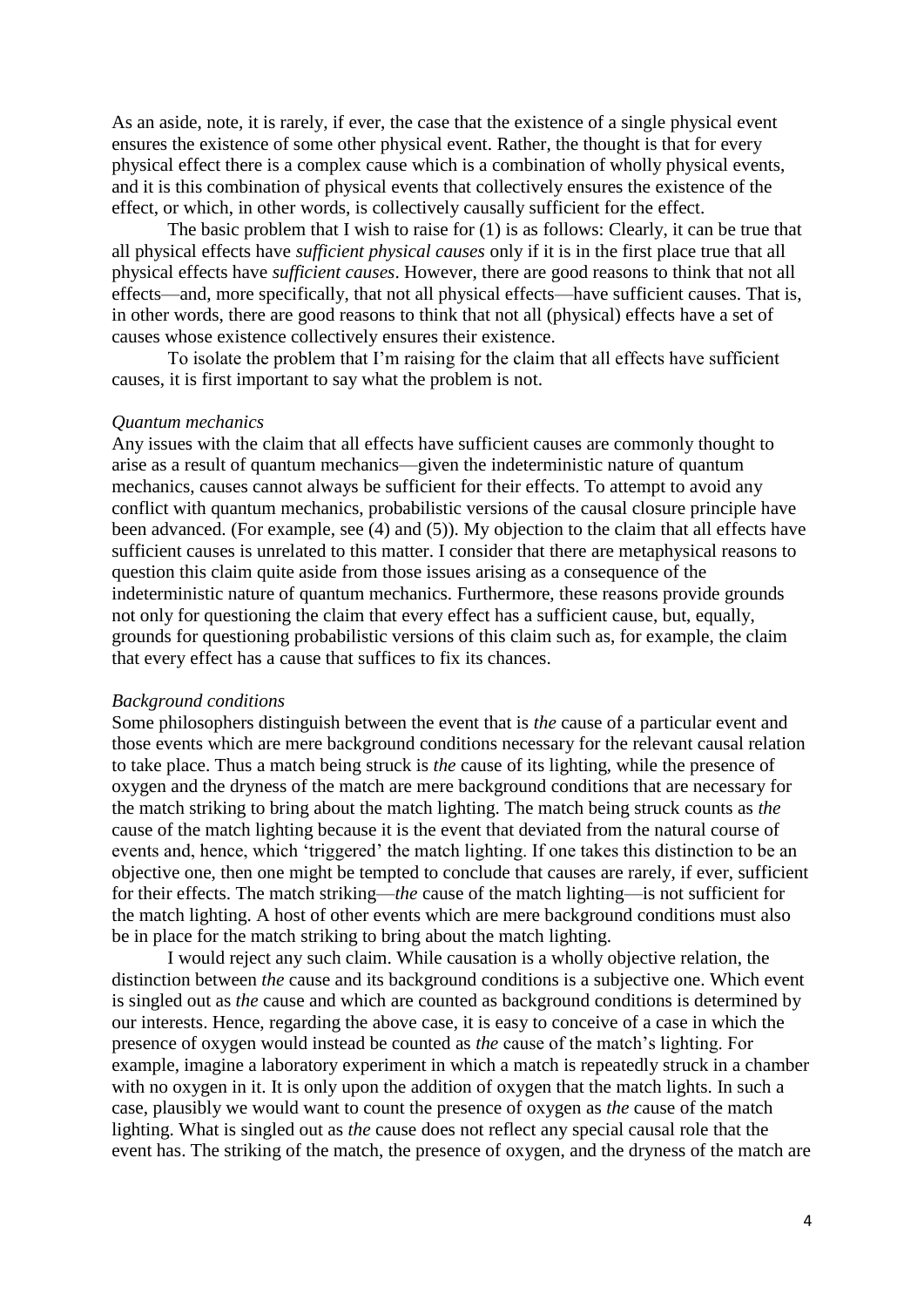all contributory causes of the match lighting, and it is merely the case that we relegate some of these events to the background for pragmatic purposes.

In suggesting that not all effects have sufficient causes what I'm claiming is that the *complete* cause (that is, the combination of *all* of the contributory causes) is not always sufficient for its effect.

#### *The powers theory of causation*

**.** 

The reason why I dispute the claim that all effects have sufficient causes is because, in recent metaphysics, several of the accounts of the causal relation that have been offered lead to the abandonment of this idea. To explain why I shall first focus on the powers theory of causation which, as a result of a resurgence of power ontologies, is increasingly popular in contemporary metaphysics. According to it, dispositions or powers (I use these terms interchangeably) provide the basis for an account of the causal relation. Two general claims are central to any version of the powers theory of causation.

First, properties bestow irreducible powers on their bearers. Given this stance, all intrinsic properties are dispositional, where a property is dispositional if, solely in virtue of being characterised by it, a substance possesses a certain power.<sup>6</sup> Hence, for example, because of its fragility, a porcelain vase is disposed to break if it is dropped on a hard surface. This power to break is built into some property of the vase, and it is because it is characterised by this property that the vase is disposed to break when dropped on a hard surface.

Secondly, causation is the exercise of these powers—or, in other words, causation occurs when these powers manifest themselves. There are several different ways of developing this claim. Here, I shall summarise C. B. Martin and John Heil's, according to which causation is the mutual manifestation of reciprocal disposition partners. (See, for example, Martin (2008) and Heil (2003)). A particular manifestation of a disposition usually depends on other dispositions being present. For example, the vase's breaking when it is dropped on a hard surface depends, not only on the fragility of the vase, but also on the hardness of the surface. Hence, the vase's breaking is a manifestation, not only of the vase's fragility, but also of the surface's hardness. The vase's fragility and the surface's hardness are 'reciprocal disposition partners'. The breaking of the vase is their 'mutual manifestation'. Causation is the mutual manifestation of reciprocal disposition partners. That is, the vase's breaking just is the mutual manifestation of the vase's fragility and the surface's hardness. Note that, returning to my earlier point about background conditions, given this account of causation, there is no distinction between the cause and its background conditions. According to it, the lighting of the match is a *mutual* manifestation of the force of the match, its dryness, the roughness of the surface upon which the match is struck and the oxygen's power to make materials combust.

This is merely a brief sketch of one version of the powers theory of causation, but it is not necessary to go into any further detail here. The crucial point is that, given this account and, indeed, given any version of the powers theory of causation—the existence of all of the contributory causes of an event (that is, the existence of its complete cause) is not always sufficient for the existence of that event. The central examples that demonstrate this point involve cases of double prevention.

Double prevention occurs when an event that would prevent another event from having a certain effect is itself prevented from doing so. To give an example of double

 $<sup>6</sup>$  Note this does not commit one to the thesis that properties are exhausted by their dispositionality. It is also</sup> consistent with, for example, the thesis that every property is both dispositional *and* qualitative. (For the first approach towards powers, see Shoemaker (1980). For the second, see Martin (2008), Heil (1998), Heil (2003), and Heil (2012).) For the purpose of this paper, I take a neutral stance between these approaches.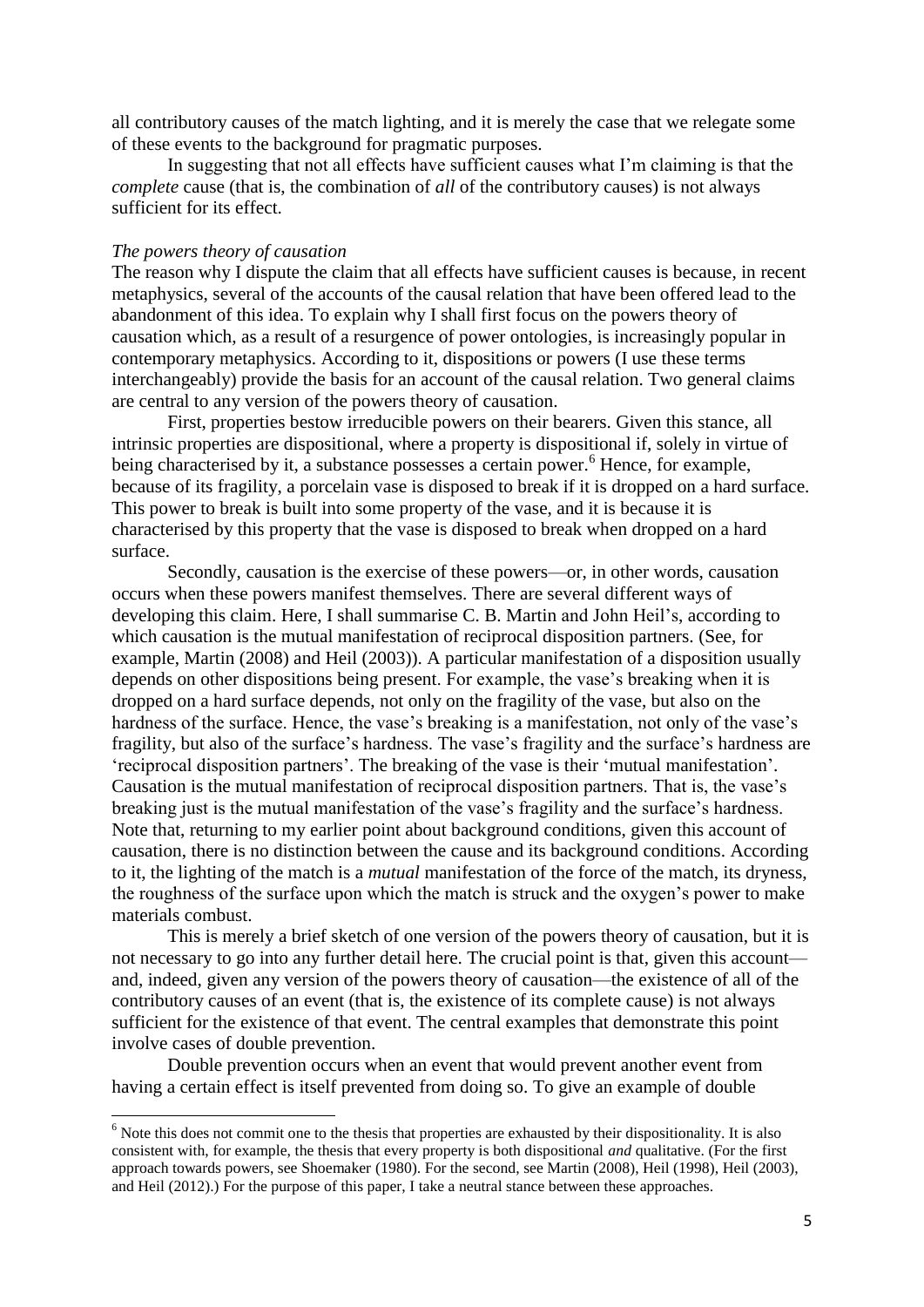prevention, a barrier is placed in front of a porcelain vase, but the barrier is wired up to an explosive device which will blow the barrier up if a button on the device is pressed. Normally, if a rock is thrown at the vase, the barrier would prevent the rock from coming into contact with and, hence, breaking the vase. But, if the device's button is pressed, this destroys the barrier, hence, allowing the rock to hit the vase and break it. The pressing of the device's button is a 'double preventer' event—the barrier would have prevented the rock from breaking the vase, but is itself prevented from doing so by the pressing of the button. Upon careful reflection of paradigmatic causal sequences, it is clear that double prevention is a common phenomenon in the physical world.<sup>7</sup>

Double prevention can be explained by the powers theory of causation. A disposition's manifestation usually depends on the presence of certain dispositions. But it can also depend on the absence of certain dispositions, as one disposition may be disposed to prevent the manifestation of another. Disposition A may be disposed to prevent the manifestation of disposition  $\underline{B}$  in one of two ways: Either the manifestation of A results in the loss of B or it merely blocks B's manifestation. Hence, returning to our example, the pressing of the device's button prevents the mutual manifestation that is the barrier's solidity and the rock's momentum and hardness. It does so because it brings about the destruction of the barrier and, hence, the loss of the barrier's powers. Hence, this is an example of the first type of prevention. Alternatively, if the device's button is not pressed, the barrier would prevent the rock from coming into contact with the vase. In the language of the powers theory of causation, the solidity of the barrier prevents the mutual manifestation that is the vase's fragility and the rock's momentum and hardness. This is an example of the second type of prevention—the vase does not cease to be fragile, but because of the solidity of the barrier the vase is prevented from manifesting its fragility. Regarding *double* prevention, a disposition that is disposed to prevent the manifestation of another disposition, is prevented from doing so by the presence of a further disposition. Thus, in the example that I have just given, the solidity of the barrier is disposed to prevent the rock from breaking the vase, but the barrier's disposition is itself prevented from being manifested by the pressing of the device's button.<sup>8</sup>

Now, say that the button is pressed. Hence, the barrier is destroyed and, consequently, the rock hits the vase. The resulting shattering of the vase is a mutual manifestation of disposition partners which include the rock's momentum and the vase's fragility. But what is of crucial significance for the purpose of this paper is that the device's button being pressed cannot be a contributory cause of the breaking of the vase according to the powers theory of causation. More generally, given the powers theory of causation, a double preventer event cannot be a cause of the event that it has prevented from being prevented. In brief, this is because absences cannot be causes according to the powers theory of causation, for an absence cannot bear powers and hence cannot be disposed to act in any way. Given that absences are not causes, there cannot be a chain of unbroken causation from the double preventer event to the event that it has prevented from being prevented. Hence, in our example, the pressing of the button causes the destruction of the barrier, but given the powers theory of causation, the barrier's destruction cannot in turn be a cause of the vase's breaking, for this is really just to say that the *absence* of the barrier is a cause of the vase's breaking. Therefore, given the powers theory of causation, the pressing of the button is not a cause of the vase's breaking, for there is not a chain of unbroken causation from the pressing of the

 $<sup>7</sup>$  For this example of double prevention, see Gibb (2013). For further examples of double prevention, see Hall</sup>  $(2004)$ , Lewis  $(2004)$  and Schaffer  $(2000)$ .

 $F<sup>8</sup>$  For a fuller description of this account of the powers theory of causation's analysis of prevention and double prevention, see Gibb (2013).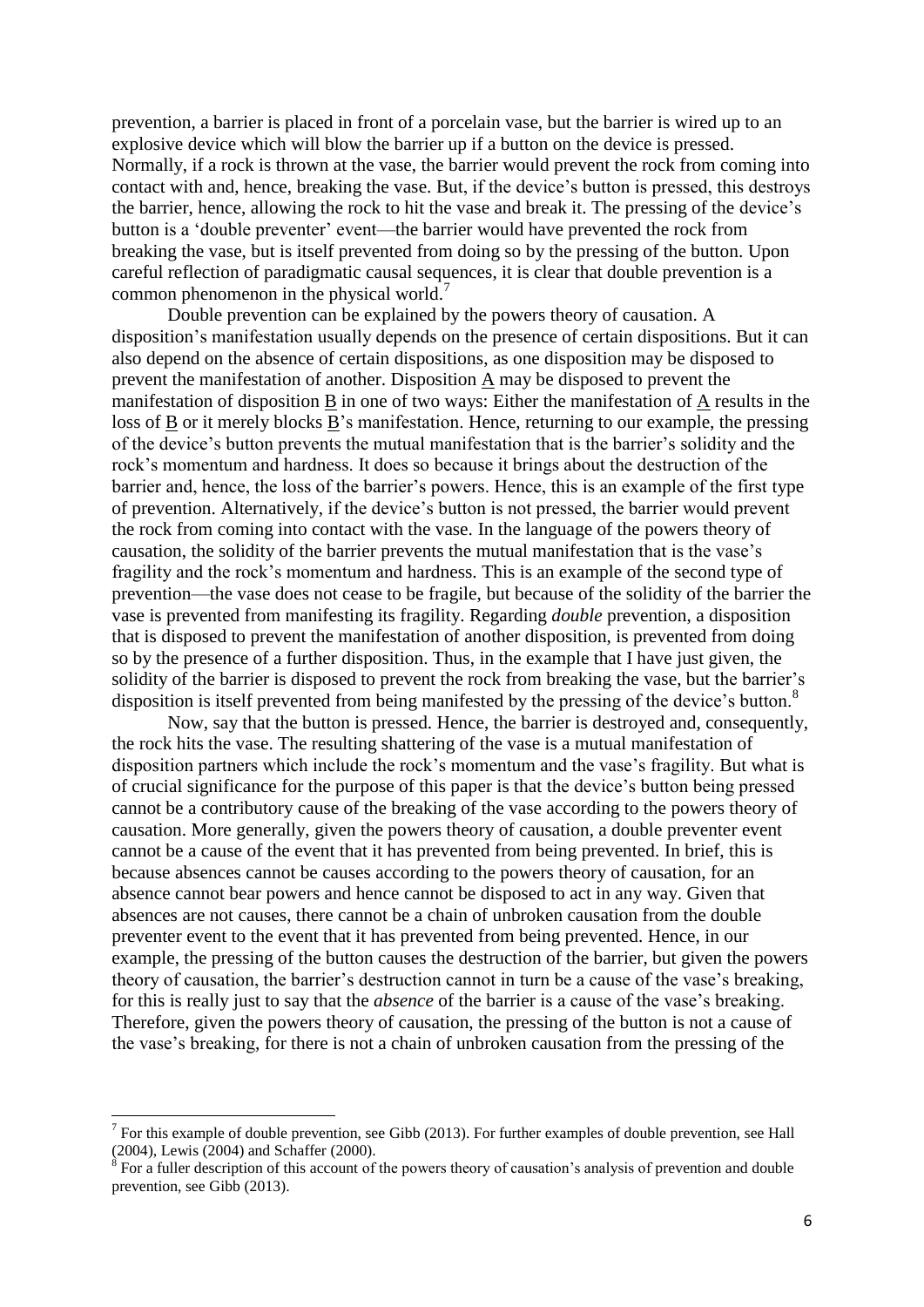button to the breaking of the vase. More generally, given the powers theory of causation, double prevention is not causation.<sup>9</sup>

One important consequence of this—which seems obvious and yet which has gone largely unnoticed—is that, given the powers theory of causation, events that are prevented from being prevented never have sufficient causes. Consider every single one of the contributory causes of the breaking of the vase in our example—the rock's momentum, the vase's fragility, etc. The total combination of these events—the complete cause of the vase's breaking—is not enough to bring about the vase's breaking. There is a further event—the pressing of the button—that is not a cause of the vase's breaking, but which must take place for it to break. Hence, the vase's breaking—a paradigm example of a physical effect if ever there was one—does not have a sufficient cause. Nor is it the case that the vase's breaking has a cause that is even sufficient to fix its chance of occurrence. The existence of every single one of the contributory causes of the vase's breaking is not sufficient to fix the chance of the vase breaking, for this is, in part, determined by whether the button is pressed. Clearly, these points generalise to every case of double prevention.<sup>10</sup>

#### *Other accounts of causation that have this consequence*

The conclusion that double prevention is not causation is not unique to the powers theory of causation. As others have argued, it is a consequence of those theories of causation that hold that causation is the transfer of some quantity (such as energy or momentum) between cause and effect, of process theories of causation such as Dowe's and Salmon's (Dowe 2000; Salmon 1984), and of Ehring's account of causation in terms of trope fission and fusion (Ehring 1997). $^{11}$ 

I shall not rehearse these arguments here, but simply observe that what is common to all of the theories of causation just listed is the requirement that there is some kind of local connection between a cause and its immediate effect (e.g. a transfer of energy, the transmission of a mark, the fusion of two tropes), and that, furthermore, as a consequence of the connection that they propose, absences are ruled out as causes (a nothingness has no energy to transfer, no mark to transmit, no trope for another to fuse with). As a result, according to these theories of causation, double prevention cannot be causation. It follows that, according to each of these theories, not every effect has a sufficient cause (or one that is sufficient to fix its chances).

Of course, not all theories of causation share the conclusion that double prevention is not causation. The theories of causation that I have been considering all conceive of causation as production. That is, according to them, C is a cause of E just in case C in some sense produces E. This production approach to causation can be contrasted with a dependence

<sup>&</sup>lt;sup>9</sup> I take the claim that double prevention is not causation according to the powers theory of causation to be uncontroversial amongst those who defend this theory of causation. See Mumford and Anjum (2009) and Gibb (2013) for more detailed accounts of why double prevention is not causation according to the powers theory of causation.

<sup>&</sup>lt;sup>10</sup>Mumford and Anjum (2011) have also recently argued that a proper understanding of causation reveals that it is false that all effects have sufficient causes. (Note their discussion is firmly focused on the philosophy of causation, and they do not relate their claims to the mental causation debate.) However, our arguments are distinct and independent, as are the conclusions that we draw from them. Their argument is based on the notion of antecedent strengthening and their conclusion is that *no* effect has a sufficient cause. Clearly, the notion of antecedent strengthening plays no role in my argument and the conclusion of my argument is merely that *some* effects lack sufficient causes. To engage in a discussion of Mumford and Anjum's argument would take me too far from the topic of this paper. For a discussion of this argument and a persuasive objection to it, see Lowe (2012).

 $11<sup>11</sup>$  Philosophers that have argued that one or more of these theories lead to the rejection of double prevention as causation include Dowe (2000), Psillos (2010) and Schaffer (2000).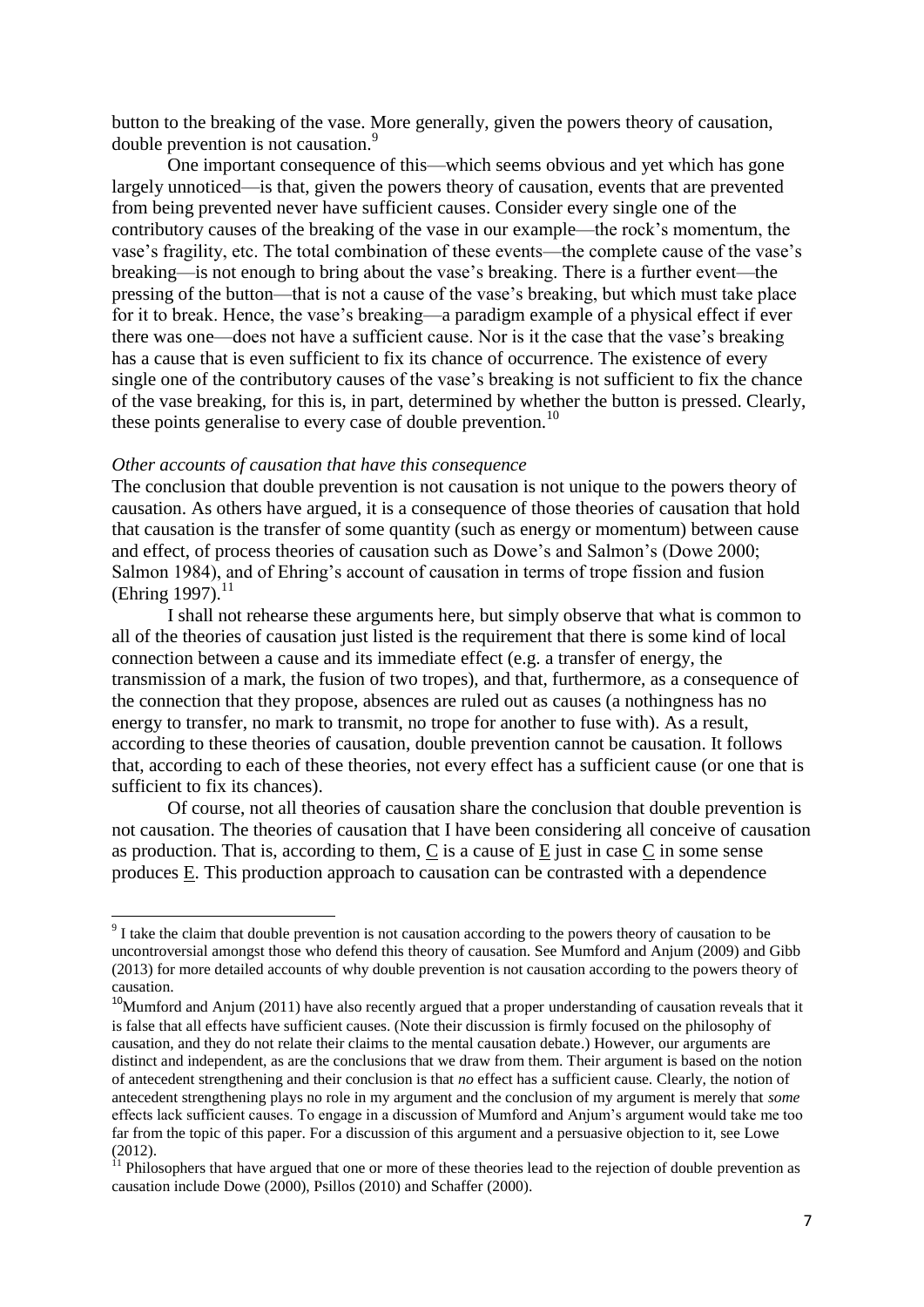approach. If causation is conceived of as dependence, then C is a cause of E just in case E suitably depends on C. The central example of this approach is the counterfactual theory of causation, which understands the dependence relation to be a counterfactual one. However, one might instead take the dependence relation to be a nomological or probabilistic one. The division between the production approach and the dependence approach is a core one in the contemporary debate about the nature of causation and reflects a fundamental disagreement about the features of causation. If causation is conceived of as dependence rather than production, then one will automatically count double prevention as causation because a double preventer event and the event that it prevents from being prevented will inevitably stand in the relevant dependence relationship.<sup>12</sup> By contrast, standardly, those accounts that understand causation as production will dismiss double prevention as causation for the reasons explained above. (I say 'standardly' because some of those who defend a production approach depart from their central thesis in order to allow causation by omission. See, for example, Fair (1979: 246-8) who advances an energy transference theory of causation, but adopts a counterfactual dependence approach in the case of omissions.)

Thus, the contemporary debate about causation reveals that to accept that all effects have sufficient causes (or ones that suffice to fix their chances) one must take a stance on the nature of the causal relation. The mental causation debate cannot simply ignore those cases in which physical effects do not have sufficient causes, given the wide-spread occurrence of double prevention in the physical domain. Nor can it ignore those theories of causation that have the consequence that not every effect has a sufficient cause. Indeed, according to Jaegwon Kim, it is precisely causation as production, as opposed to causation as dependence, that those in the mental causation debate should be concerned with. To quote Kim: 'Causation as generation, or effective production and determination, is in many ways a stronger relation than mere counterfactual dependence, and it is causation in this sense that is fundamentally involved in the problem of mental causation' (Kim 2005: 18).<sup>13</sup>

### **3. Enabling Events**

**.** 

We have seen that, according to several contemporary theories of causation, double prevention is not causation. Consequently, according to these theories, an event that is prevented from being prevented does not have a sufficient cause. For such an event to be brought about, in addition to all of its contributory causes (its complete cause), a further event (the double preventer event) must also exist. This further event is what I shall call an *enabling event*. Hence, putting issues regarding the indeterministic nature of quantum mechanics to one side, it is the existence of the complete cause together with the existence of the enabling event that is sufficient for the existence of an event that is prevented from being prevented.

I reserve the term 'enabling event' for an event which, on a particular occasion, does not cause an event, but which enables it to be caused. Expressed slightly differently, an enabling event is an event that provides the correct structure for a particular causal relation to take place. Hence, given standard production accounts of causation, a double preventer event is an enabling event because it is not a cause of the event that it prevents from being

 $12$  For further defence of this claim, see Hall (2004) and Psillos (2010: 8).

<sup>&</sup>lt;sup>13</sup> Note that Kim is here referring to the problem of mental causation generated by the causal closure principle (see Kim (2005: 15))—his point being that discussions of this problem, and the causal closure principle more specifically, should be embedded in a production account of causation.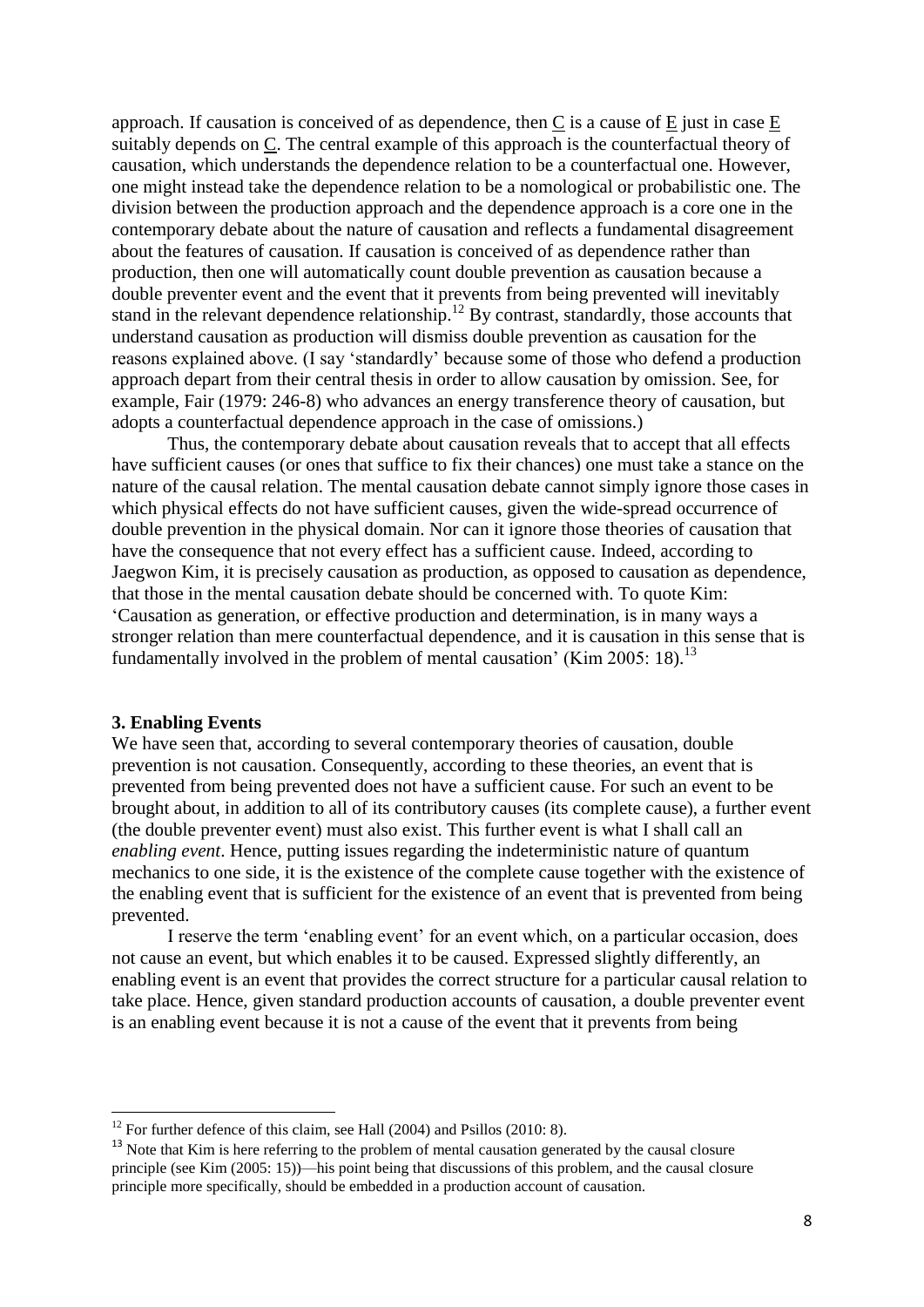prevented, but one which enables the event to be caused by preventing an event from preventing it being caused.<sup>14</sup>

Now, although enabling events are not causes of the events that they enable to be caused, I would suggest that the former events are causally relevant to the latter events, and not just in a merely explanatory sense. In causal situations in which enabling events are involved, for the effect to be brought about, in addition to the complete cause, a further event must occur whose role is to enable the causal relation to take place. Clearly, this role is an objective one, not a merely explanatory one. Furthermore, I can see no good reason for thinking that the role of an enabling event is any less important than the role of a cause in accounting for an effect's existence. Indeed, many of the things that can be said of causes can also be said of enabling events. Hence, returning to our example of double prevention: 1) Just as the throwing of the rock (a cause) is required for the breaking of the vase, so is the pressing of the button (an enabling event); 2) The breaking of the vase stands in a relation of counterfactual dependence to both the throwing of the rock and the pressing of the button; 3) If asked to explain why the vase broke, an explanation which only referred to the throwing of the rock and neglected to mention the pressing of the button would be incomplete. (Although, of course, in certain situations our explanations may relegate enabling events to the background, just as, in certain situations, they may relegate some of the contributory causes of an event to the background).

My distinction between causes and enabling events might remind the reader of Fred Dretske's distinction between 'triggering causes' and 'structuring causes', for the role of both my enabling events and Dretske's structuring causes is supposed to be that of providing the correct structure for a particular causal relation to take place. It is therefore worth saying a little about how our accounts differ.

To give one of the examples that Dretske appeals to to explain his distinction, one puts yeast in dough so that the heat of the oven will cause the dough to rise. The presence of the yeast in the dough is, according to Dretske, a 'background condition' for one thing (the heat of the oven) to cause another (the raising of the dough) (Dretske 1992: 39). Whatever event caused this background condition to exist is a 'structuring cause' of the dough's rising. The structuring causes of E are, in other words, the causes (the triggering causes) of those background conditions which are required for C to cause E. (In particular, see Dretske (1994: 206) and Dretske (2004: 170)). By contrast, a triggering cause is an event that triggers the causal process that results in E. Hence, for example, my turning the oven on is a triggering cause of the dough's rising, for it is what caused the oven to become hot which caused the dough to rise.

It should be clear from this brief summary of Dretske's position, that my 'enabling events' are not equivalent to Dretske 'structuring causes'. Indeed, given my stance on background conditions, Dretske's distinction between structuring and triggering causes is not one that I could plausibly accept. Dretske acknowledges that some philosophers consider that the background conditions for C to cause E are in fact partial causes of E, and that they, together with C (itself just another partial cause), cause E (Dretske 1992: 39). Hence, for example, the presence of yeast in the dough is a partial cause of the dough's rising, alongside the heat of the oven. As made clear earlier, this is the stance that I adopt. Furthermore, I consider that, given this stance, any distinction between the structuring causes of E and the triggering causes of E collapses. Both are really just (triggering) causes of different partial causes of E. The distinction between structuring 'causes' and triggering 'causes' might well be relevant at the level of explanation, but it is not at the level of causation.

 $14$  Whether there are any other enabling events besides double preventer events is a further issue. Certainly, they provide the most obvious example of enabling events.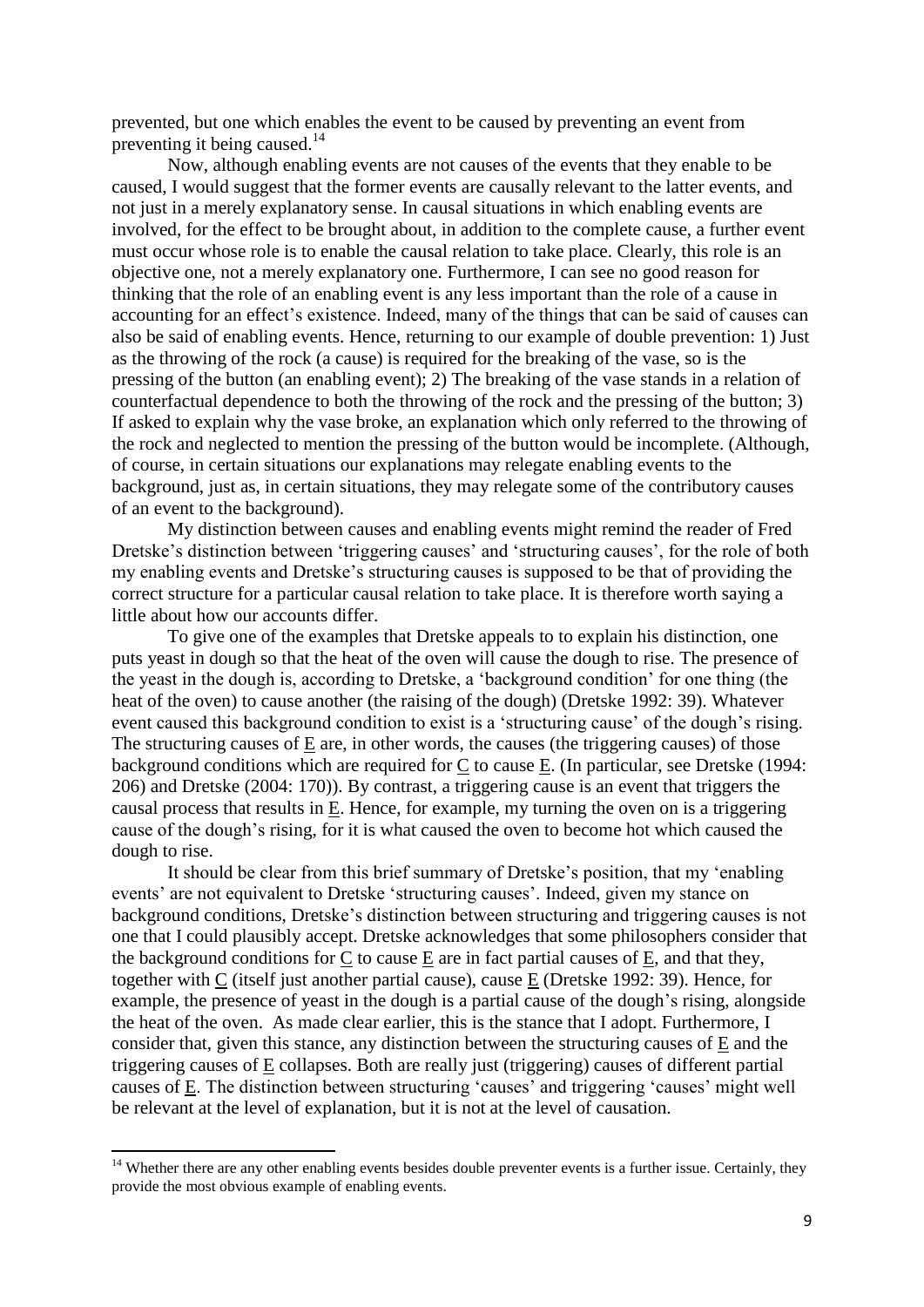Having made clear the distinction between causes and enabling events, we are now in a position to reappraise the various formulations of the causal closure principle.

# **4. Causal Closure Principles Reconsidered**

Returning to the list of causal closure principles, given standard production accounts of causation, formulations (1) to (5) are false. Each of these formulations entails either that every physical effect has a sufficient cause, or, that every physical effect has a cause that is sufficient to fix its chances. But, given standard production accounts, this is incorrect. As we have seen, the case of a physical event that is prevented from being prevented demonstrates this point.

Formulations (6) to (9) do not entail that every physical effect has a sufficient cause or a cause that is sufficient to fix its chances. Hence, one might wonder how my argument affects them. Well, take formulation (7). Assuming (7), the causal closure argument is as follows:

- *i. Relevance*: Some mental events are causally relevant to physical effects.
- *ii. Closure* (7): Every physical event contains only other physical events in its transitive causal closure.
- *iii. Exclusion*: There is no systematic causal overdetermination.

Therefore, mental events (that are causally relevant to physical effects) are identical with physical events.

Note that by the 'transitive causal closure' of an event (Y) Lowe means the set of events 'which includes every event which stands in the ancestral of the "immediate cause" relation' to Y. That is, the set of events which includes the immediate causes of Y, the immediate causes of those causes, the immediate causes of *those* causes . . . and so on' (Lowe 2000: 581). Given (7), where Y is a physical event, every event in this set must be physical.

Reflecting upon the distinction between causes and enabling events allows one to recognise that (7) is not strong enough to render the causal closure argument valid. If a mental event need not cause a physical event in order to be causally relevant to it, then clearly the combination of (7) with *Relevance* and *Exclusion* does not entail that mental events (that are causally relevant to physical effects) are identical with physical events.<sup>15</sup> Consequently, to make this argument valid, a fourth premise must be added to it, namely:

> *iv. Causal Irrelevance*: If event  $\underline{X}$  is not a cause of event  $\underline{Y}$ , then  $\underline{X}$  is causally irrelevant to Y.

It might be assumed that *Causal Irrelevance* is obviously true. This assumption seems entirely reasonable if every effect has a sufficient cause (or if every effect has a cause that is sufficient to fix its chances)—if an effect has a cause that is enough to bring it about (or, in indeterministic cases, one that is sufficient to fix its chances of being brought about), then what further causal role is left for an event that is not its cause to play? However, the plausibility of *Causal Irrelevance* becomes altogether less clear if, for the reasons demanded by standard production accounts of causation, one rejects the claim that every effect has a sufficient cause or one that is sufficient to fix its chances. I have argued that, given standard production accounts, it is important to recognise a distinction between causes and enabling

<sup>&</sup>lt;sup>15</sup> As with the rest of this paper, I should emphasise that 'causal relevance' is not to be interpreted as mere 'causal explanatory relevance'.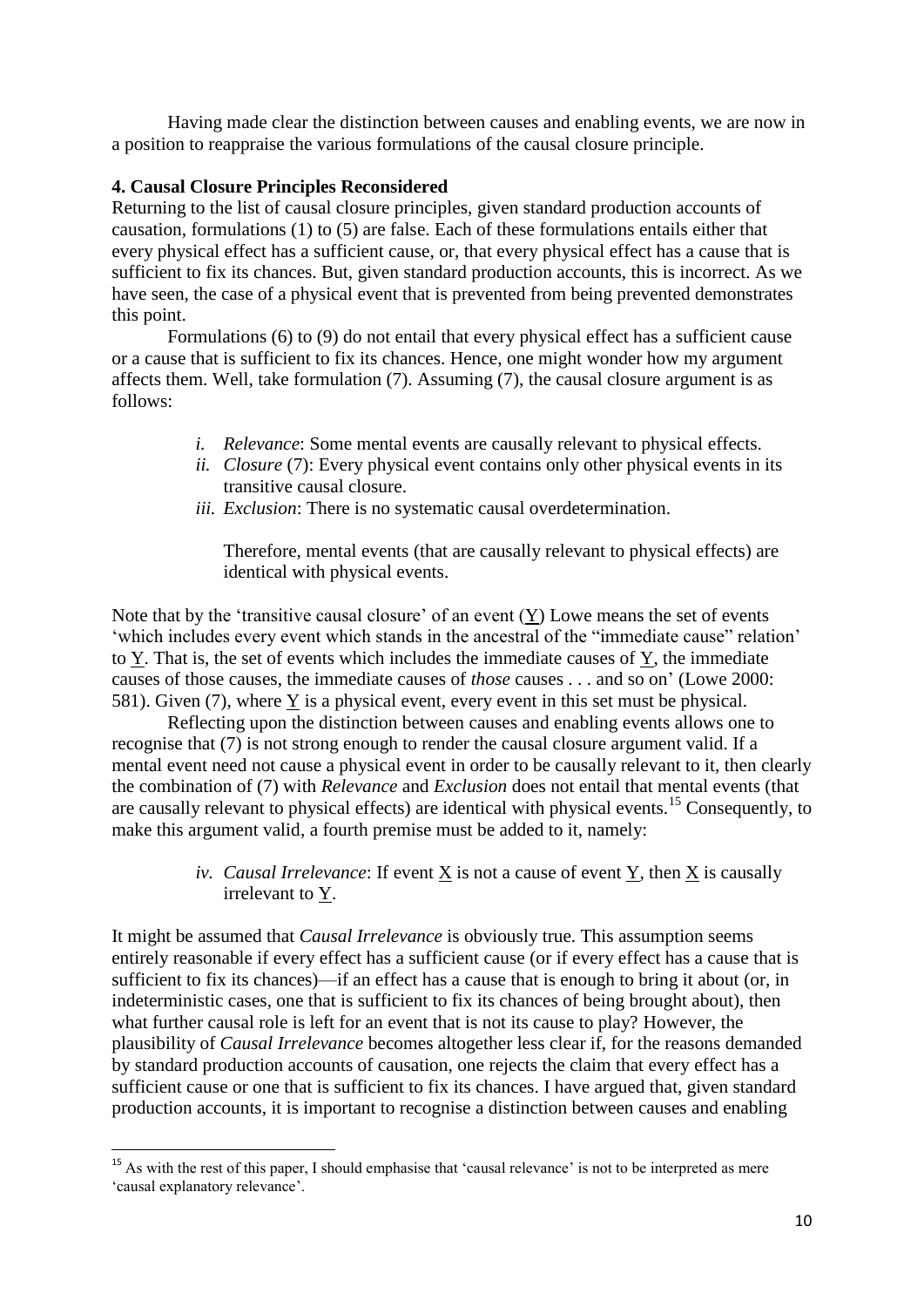events. Enabling events are not causes of the events that they enable to be caused, but they are causally relevant to them. On this basis, *Causal Irrelevance* is false—X does not have to be a cause of Y to be causally relevant to Y, for X could be an event that enables Y to be caused.

Formulations (6), (8) and (9) all face exactly the same problem as formulation (7). They are all too weak, as the combination of any one of these causal closure principles with the other two premises of the causal closure argument does not rule out the causal relevance of non-physical events in the physical domain. Hence, the causal closure argument is rendered invalid. To make it valid, a further premise (*Causal Irrelevance*) must be added which limits causally relevant events to those that are causes. However, this additional premise is implausible, given the distinction between causes and enabling events.

Returning to formulation (7), let us flesh out this claim with an example. Call the event that is neuron 1 firing in Fred's brain 'n1', the event that is neuron 2 firing in his brain 'n2', and the event that is his hand's moving 'b1'. Assuming the powers theory of causation, say that the firing of neuron 1 is disposed to make neuron 2 fire, which is disposed to make certain muscles in Fred's body contract and, thereby, make his hand move. For simplicity, assume that no other dispositions are required for these manifestations. Thus, n1 causes n2 and n2 causes b1. Now let us add that Fred's desire to keep his body still (call this mental event 'm2') is disposed to prevent n2 from causing b1. But that his conflicting, stronger desire to move his hand ('m1')—say due to a bad case of pins and needles—prevents m2's manifestation. It might be that Fred retains the desire to keep his body still, but the manifestation of this desire is blocked by his overriding desire to move his hand. Or, it might be that gaining the desire to move his hand causes him to lose the desire to keep his body still. Regardless of which is the case,  $\underline{m1}$  prevents  $\underline{m2}$  from preventing  $\underline{n2}$  causing  $\underline{b1}$ .<sup>16</sup> This causal structure can be represented diagrammatically as follows:



*Figure 1*

In *Figure 1*, a solid line ending in an arrow depicts a causal relation; a solid line ending in a dot depicts an inhibitory connection; a broken line ending in a dot depicts an inhibitory connection that failed to occur and a circle around a letter signifies the non-existence of the relevant event.

In this example, m1 prevents m2 from preventing n2 causing b1. Consequently n2 is able to cause b1. In such a case, contrary to *Causal Irrelevance*, m1 is causally relevant to b1, despite not being a cause of b1, as it enables b1 to be caused. Now let us say that, contrary to the conclusion of the causal closure argument, m1 is non-physical. The non-physicality of m1 does not require one to reject either (7) or *Exclusion*, despite m1's causal relevance to physical event b1. It does not lead to the rejection of (7), as b1 contains only physical events (n2, n1, ...) in its transitive causal closure. It does not lead to the rejection of *Exclusion,* as m1

 $16$  For this example, see Gibb (2013).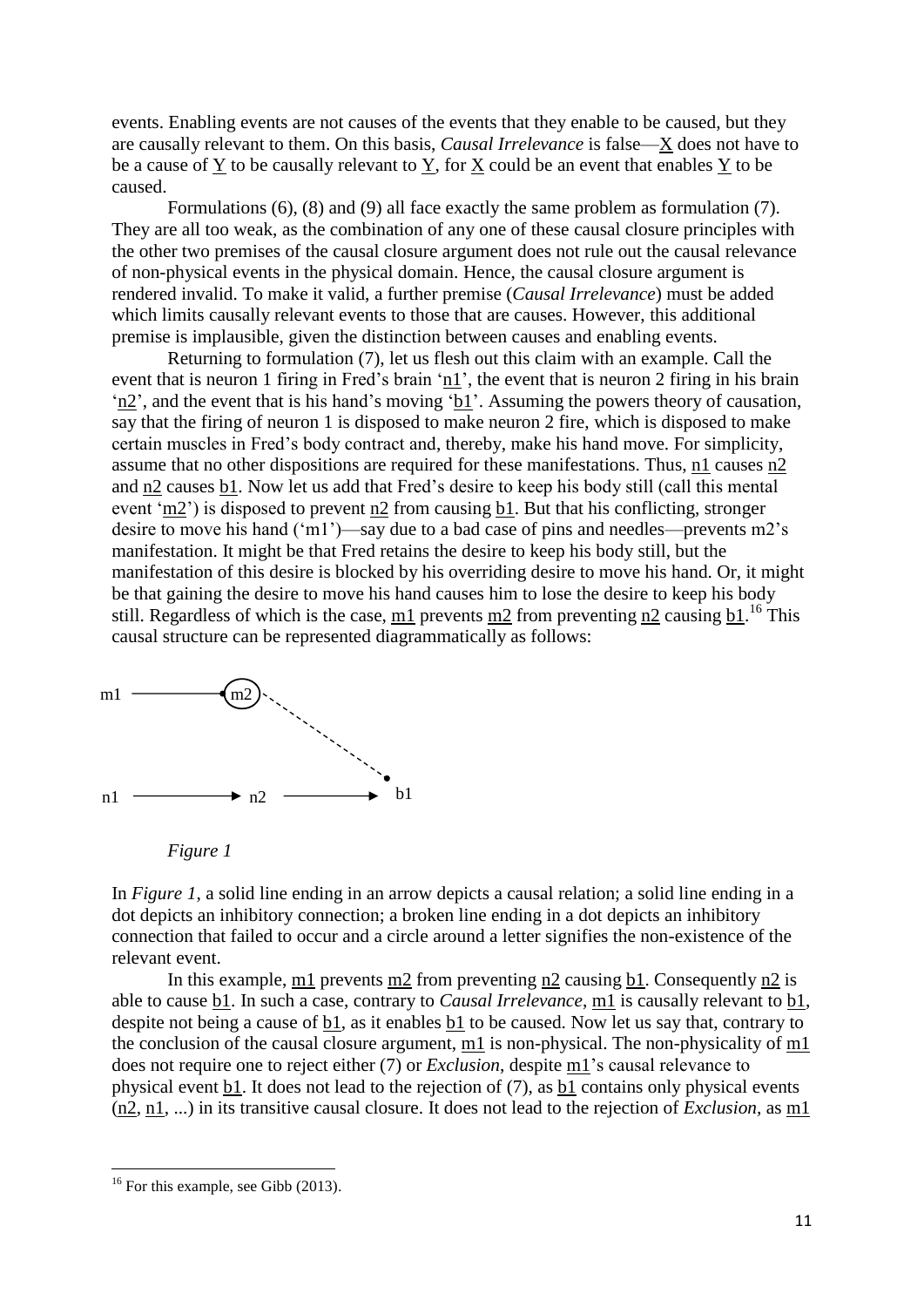is not a cause of b1, and, hence, does not threaten to causally overdetermine it. Hence, the causal closure argument fails.

This particular dualist model of psychophysical causal relevance is one that I have developed and defended from a metaphysical, empirical and phenomenological point of view in various papers. (See, for example, Gibb (2013) and Gibb (2015)). I shall therefore not attempt to do so here. However, I shall end this section by responding to one pressing objection to it. $17$ 

Consider what would be required for m1 to prevent m2 from preventing n2 causing  $\underline{b1}$ . If <u>m1</u> really does prevent <u>m2</u> from preventing  $\underline{n2}$  causing  $\underline{b1}$ , then must it not be the case that had m1 not occurred (or been weaker than m2) then m2 would have caused Fred's body to keep still? (Call this physical event 'b2'.) Unless m2 would have caused b2 (in m1's absence), how could m2 have prevented n2 causing b1 in the first place? If m2 is strong enough to prevent n2 causing b1, this is because it is strong enough to cause b2 instead.

Clearly, if this is correct it gives rise to a problem for this dualist model. In such a case, b2 (a physical event) would have m2 (a mental event) in its transitive causal closure. The combination of (7) and *Exclusion* therefore entail that m2 must be identical with a physical event. And, if it can be demonstrated that at least some mental events must be identical with physical events, then this provides us with very good inductive grounds for concluding that probably all mental events are identical with physical events. Hence, the double prevention model collapses. For this dualist model to succeed, *all* mental events must at most be double preventers (and, hence, not causes) of physical events.

I think that this objection is right in one important respect, but wrong in another. Let me begin by explaining what I consider to be wrong with it. In m1's absence, m2 prevents n2 from causing b1. As observed in §2, disposition A may be disposed to prevent the manifestation of disposition B in one of two ways: Either the manifestation of A results in the loss of B or it merely blocks B's manifestation. In line with this, let us say that, in m1's absence, m2 prevents n2 from causing b1 by bringing about the loss of n2 (the event that is neuron 2 firing in Fred's brain)—that, in m1's absence, m2 stops neuron 2 from firing.

For m2 to prevent n2 from causing b1, must it also be the case that  $\underline{m2}$  has the power to cause b2? I don't see why this must be the case. It might seem to be a further reasonable requirement that for m2 to prevent n2 from causing b1, m2 must be causally relevant to b2. But, given the distinction between causes and enabling events, it does not follow from this that m2 has to have the power to cause b2. Hence, let us instead say that it is some further neurological event, n3, that has the power to cause b2, but that n3's causing b2 would be prevented by n2. In m1's absence, m2 prevents n2 causing b1 by bringing about the loss of n2. And, by doing precisely this—that is, by bringing about the loss of  $n2$ — $m2$  enables  $n3$  to cause b2. That is, n2 would have prevented n3 from causing b2, but m2 prevents it from doing so. Hence, m2 is causally relevant to b2, but not because it causes b2, but rather because it enables b2 to be caused. It enables b2 to be caused simply by bringing about the loss of n2.

But we don't need the claim that m2 has the power to cause b2 to arrive at the problem. Given the mere fact that, in m1's absence, m2 brings about the loss of n2, we arrive at the problem. For m2 to bring about the loss of n2—for it to stop neuron 2 from firing—m2 must presumably have to cause something within the physical domain. Hence, we revert back to the problem that this objection raises. If m2 does cause some physical event, then the combination of (7) and *Exclusion* entail that m2 must be identical with a physical event.

However, I provide a detailed response to this problem in Gibb (2013: 202-10), which is further discussed in Gibb (2015). The response can be summarised as follows: The basic

 $17$  I am very grateful to an anonymous referee for raising this objection.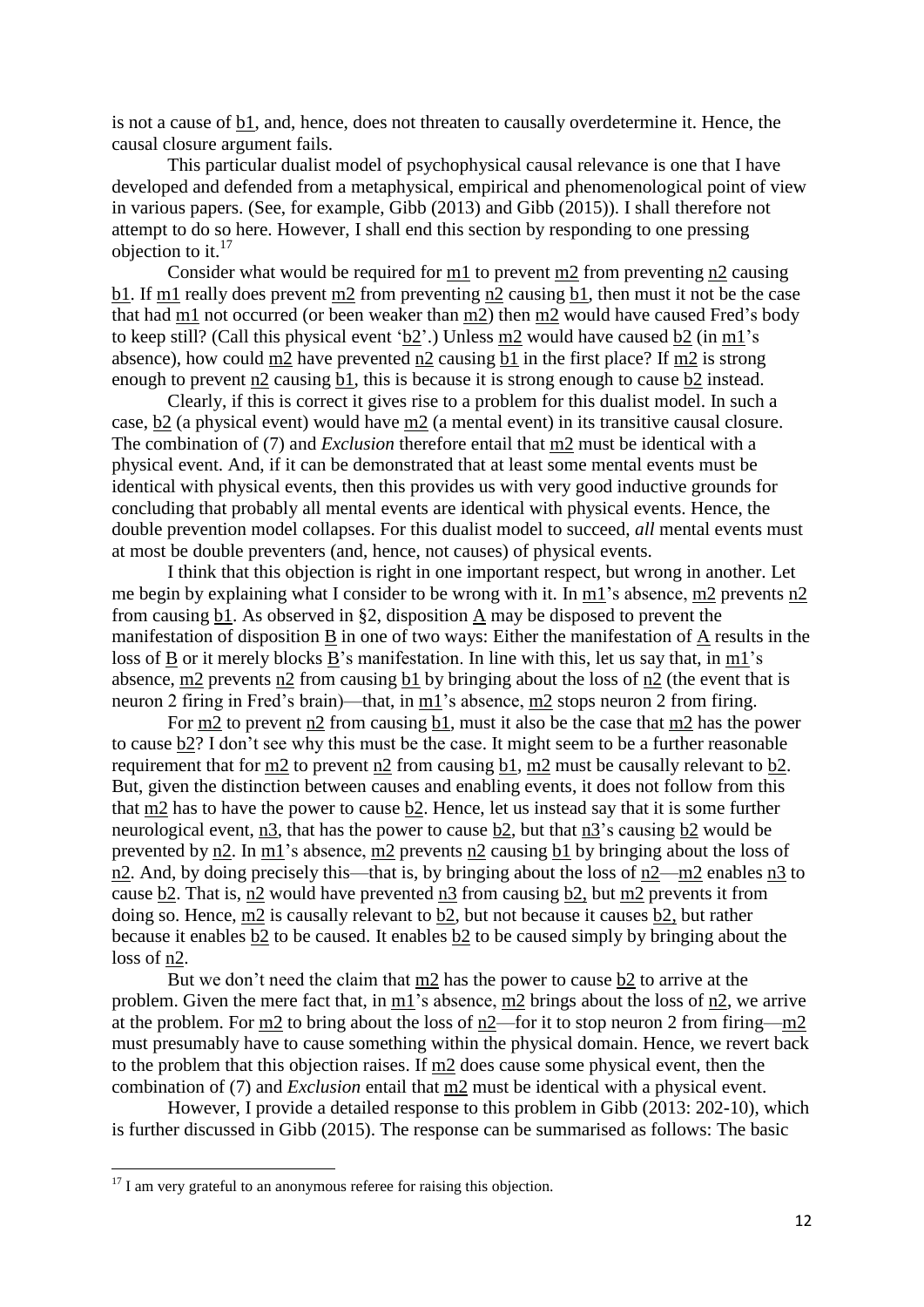problem is that in m1's absence, m2 would prevent n2 causing b1, and, to do this, m2 must cause some physical event. If  $m2$  causes some physical event, then the combination of (7) and *Exclusion* entail that m2 must be identical with a physical event. What this problem demonstrates is that for the double prevention model of psychophysical causal relevance to work, in any case where there is m2 and n2, m1 *must* be there to prevent m2 from preventing n2 causing b1. This would be the case if the existence of some event in the chain of neurological events that caused n2 entailed the existence of m1. Hence, for example, if the existence of n1 entailed the existence of m1. And, this entailment relation between n1 and m1 would be explained if whatever neurological event that caused  $n1$  also caused  $m1$ . Where  $n0$ is some further neurological event, this proposal is set out in the following diagram:





Elsewhere, I explore this claim, defending it from both a metaphysical and an empirical point of view (Gibb 2013: 205-10. See also Gibb (2015).) Unfortunately, I do not have the space to provide a further defence of it here. For the purpose of this paper, the crucial point is that if this claim were correct, then it blocks the above objection—that is, the objection that, in m1's absence, m2 would prevent n2 from causing b1 and, to do so, m2 must cause some physical event. It is true that if m2 ever actually *did* prevent n2 from causing b1, this would (given *Exclusion*) violate (7). But, given the causal system of events that is presented in *Figure 2*, m2 never actually does prevent n2 from causing b1. m2 is disposed to prevent n2 from causing b1, but given the presence of m1, it is never able to manifest this disposition. (For further discussion of this particular point, see Gibb (2013: 206-7)).

# **5. Revised Causal Closure Principles**

I have argued that given standard production accounts of causations, the formulations of the causal closure principle that have been listed are all either too strong or too weak. Formulations (1) to (5) are too strong, because they mistakenly assume that every physical effect has a sufficient cause, or, that every physical effect has a cause that is sufficient to fix its chances. Formulations (6) to (9) are too weak, as the combination of any one of these closure principles with the other two premises of the causal closure argument does not rule out the causal relevance of non-physical events in the physical domain. Hence, given (6) to (9), the causal closure argument is invalid. To make it valid, a further premise must be added (*Causal Irrelevance*). But this additional premise is implausible given the distinction between causes and enabling events. I shall end this paper by briefly considering one way that I envisage proponents of the causal closure argument will attempt to respond to this argument. It is as follows: Although this paper might have demonstrated that, given standard production accounts of causation, formulations (1) to (9) are all either too weak or too strong, this does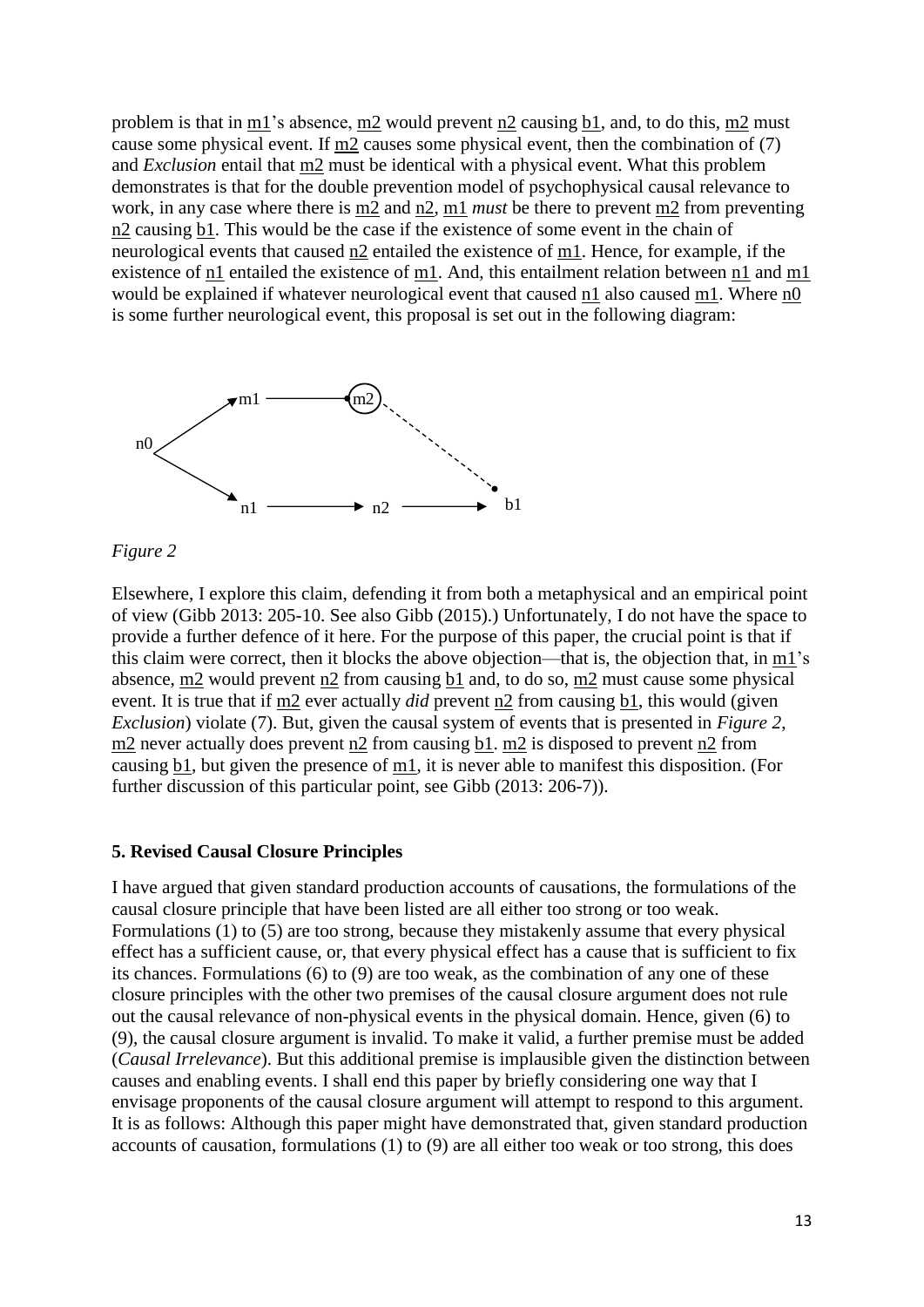not call for the rejection of the causal closure argument, but instead the revision of its causal closure principle.

I agree that it is possible to formulate a causal closure principle which meets both of the constraints that have been set out. That is, it is possible to formulate a principle which, on the one hand, does not entail that every physical effect has a sufficient cause (or, one that is sufficient to fix its chances), but which, on the other hand, when combined with the other two premises of the causal closure argument, does yield the conclusion that mental events (that are causally relevant in the physical domain) are identical with physical events.

I shall begin by considering a formulation of the causal closure principle provided by Montero which I have not yet discussed. At first glance, it might appear to meet both of these constraints, but it in fact fails to do so. According to it:

(10) Every physical event that has a sufficient cause has a sufficient physical cause (Montero 2003: 174).<sup>18</sup>

(10) certainly meets the first constraint that I have set out. That is, it does not entail that every physical effect has a sufficient cause. This is because it merely claims that every physical event that *has* a *sufficient cause* has a sufficient physical cause. However, upon inspection, it fails to meet the second constraint. That is, it is too weak to render the causal closure argument valid. Moreover, like formulations (6) to (9), the additional premise that is required to make the argument valid is implausible in light of the distinction between causes and enabling events.

(10) is too weak to render the causal closure argument valid precisely because it is silent about those physical events that lack sufficient causes. The combination of (10) with *Relevance* and *Exclusion* does not allow one to rule out the possibility that non-physical events are causally relevant to those physical events that lack sufficient causes. Hence, given this formulation of the causal closure principle, for the causal closure argument to be valid it must be supplemented with the following premise:

Every physical event *that a mental event is causally relevant to* has a sufficient cause.

Clearly, this further premise is a version of the claim that every physical event effect has a sufficient cause, but one which is limited to a subset of physical effects—namely, those physical effects that mental events are causally relevant to. (Which is precisely the subset of physical effects that we are interested in for the purpose of the mental causation debate). As should be clear from our previous discussion, this additional premise is false if mental events are enabling events in the physical domain. If the causal role of mental events in the physical domain is not to cause physical events but to enable physical events to be caused, then *no* physical event that a mental event is causally relevant to will have a sufficient cause—as explained in §3, an event which requires the existence of an enabling event to be brought about lacks a sufficient cause. Consequently, (10) fails to meet the challenge that this paper has presented.

1

<sup>&</sup>lt;sup>18</sup> I am very grateful to an anonymous referee for drawing my attention to this particular formulation of the closure principle. For a different version of this kind of formulation, see Yates (2009), who offers the following formulation: 'At every time at which a physical event has a sufficient cause, it has a sufficient physical cause' (Yates 2009: 115). Note, as Montero observes, quantum effects fall outside the scope of (10) as a quantum effect, such as the radioactive decay of a particle, lacks a sufficient cause. Montero suggests that this potential issue should be addressed by 'interpreting "sufficient cause" as a cause that either fully determines its effect or a cause that fully determines the chances of its possible effects'. My discussion of (10) shall assume this interpretation of a 'sufficient cause'.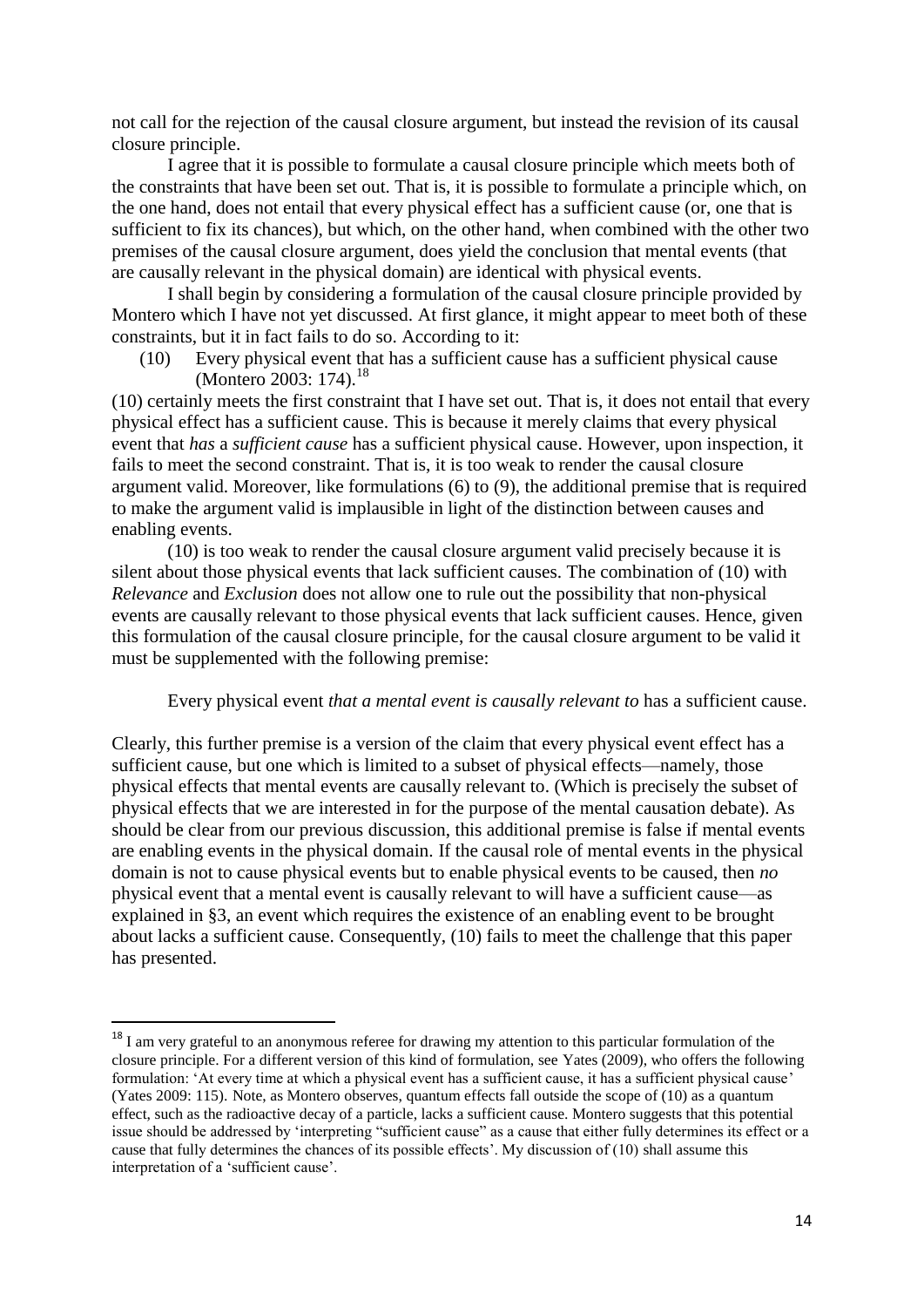However, one can certainly create causal closure principles that do meet this challenge. Modifying (7), one proposal might be the following:

(11) Every physical event contains only other physical events in its causal history. (Where the 'causal history' of event Y is defined as including not only every event which stands in the ancestral of the 'immediate cause' relation to Y, but also every event that enables Y to be caused).

Unlike formulations (1) to (5), (11) does not entail that every physical effect has a sufficient cause (or a cause that is sufficient to fix its chances). However, unlike formulations (6) to (10), (11) leads to the rejection of the claim that mental events could be enabling events in the physical domain, unless they are physical.

But a causal closure principle must have some measure of empirical support. The problem is that a causal closure principle that is specifically designed to overcome the problem that I have raised, such as (11), will be precisely of the sort that it is very hard to muster empirical evidence for. This is because, if the causal role that a mental event plays in the physical domain is to enable one physical event to cause another physical event by preventing a mental event from preventing it, then this causal role will plausibly be one that empirical science is blind to.

The idea that certain causal roles that mental events might play in the physical domain are invisible to science is one that Lowe advances in his defence of his own interactive dualist model of psychophysical causal relevance. (See, for example, Lowe (2008)). According to Lowe, the causal role of mental events in the physical domain is that of making the fact that a causal tree of neural events converge upon a particular bodily movement non-coincidental. Although there are many differences between Lowe's model of psychophysical causal relevance and the one that has been suggested here, there is one crucial similarity. Both accounts depart from standard dualist models of psychophysical causal relevance in denying that the causal role of mental events in the physical domain is that of initiating any neural event (or set of neural events) in the chains of neurophysiological causation that give rise to bodily movement. Rather than suggesting that a mental event is ever the cause of any neural event, Lowe's proposal is that a mental event is causally responsible for the *fact* that a maze of neural events converge upon a particular bodily movement. According to my suggestion, rather than a mental event ever being the cause of any neural event, mental events enable neural events to give rise to particular bodily movements.

Because he is not claiming that a mental event is causally relevant in the physical domain in virtue of causing any physical event or set of physical events, Lowe argues that the causal role that he provides mental events in the physical domain will be invisible to any scientist who was to examine the situation by empirical means. As this causal role is not that of initiating any single physical event or set of physical events, there will no gaps in the chains of neurophysiological causation for science to discover. Hence:

Any scientist who was to examine that situation by empirical means, but who was restricted by his means of investigation to observing only purely physical events and causal relationships, would quite naturally come to the conclusion that the physical event [...] had a complete and wholly physical causal explanation, in terms of its immediate causes [...] and their antecedent physical causes [...]. Lowe 2008: 74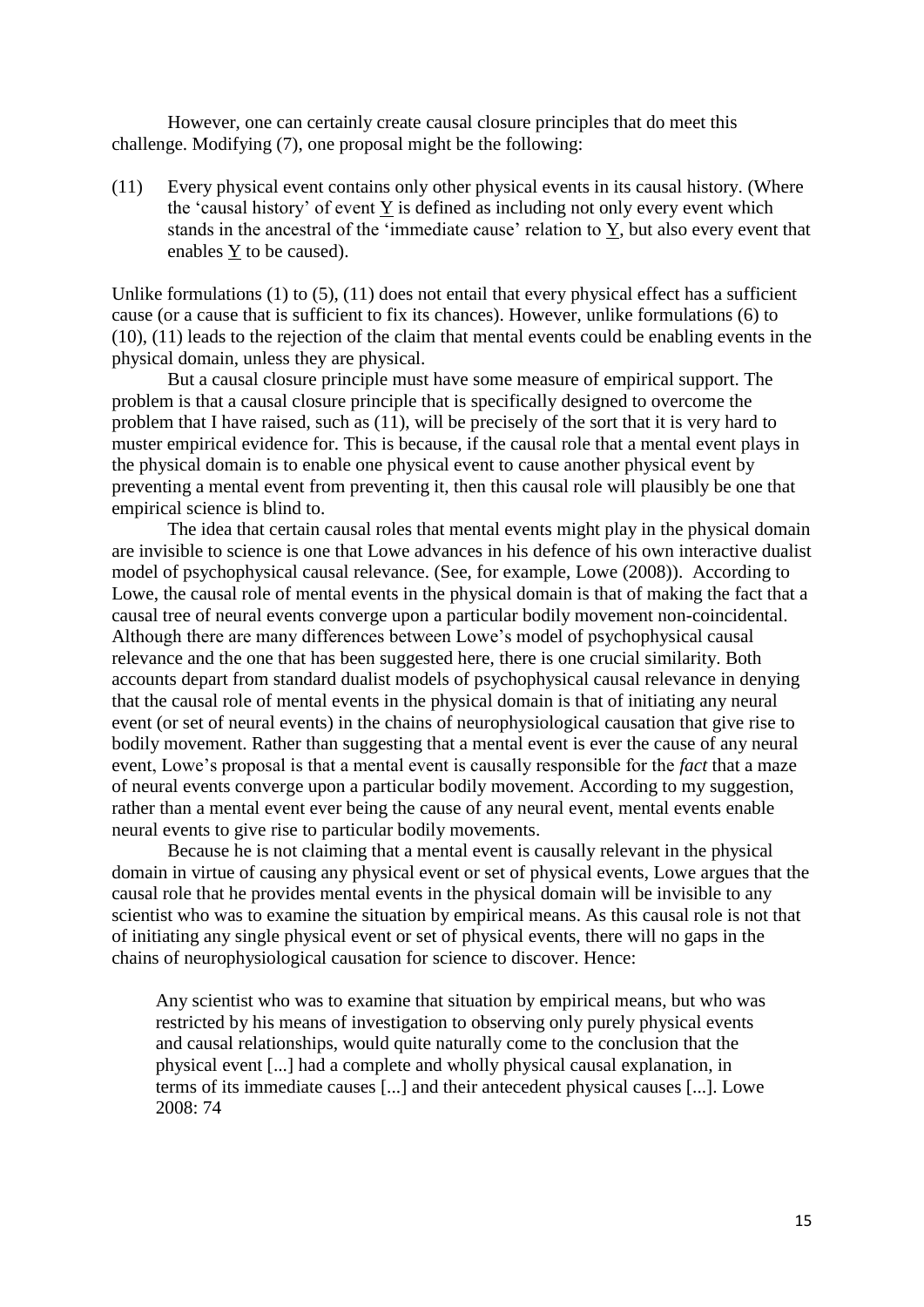Consequently, the empirical findings provided by neurophysiologists and neuropsychologists will not allow one to discriminate between a wholly physicalist account of psychophysical causal relevance and the interactive dualist account that Lowe offers.

The same can, I think, be said if mental events play the causal role in the physical domain that I have described. Hence, returning to *Figure 2*, an empirical examination of the causal chain of neurological events that results in b1 would not reveal the causal role that m1 has played in bringing about b1, no matter how closely one looks. This is because there are no gaps in this causal chain of neurological events for empirical science to find—the complete cause of b1 (that is, the combination of *all* of the contributory causes of b1) is wholly physical. n2, which is the complete cause of b1, has a complete wholly physical cause (n1), which in turn also has a complete wholly physical cause (n0). It would therefore be fair, although incorrect, given this causal structure, for the scientist to conclude that non-physical events play no role in bringing about  $b1$ .<sup>19</sup>

The central aim of this paper has been to demonstrate that, given standard production accounts of causation, current formulations of the closure principle are unsatisfactory. I have also indicated why I consider that potential new, strengthened versions of the closure principle which aim to address the problem that this paper raises for the causal closure argument will be empirically dubious. My aim has not been to convince the reader that the double prevention model of psychophysical causal relevance is correct. However, the findings of this paper do suggest that it is doubtful that this dualist model can be defeated simply by appealing to the causal closure argument.<sup>20</sup>

#### *References*

1

Crane, T. (1995) 'The Mental Causation Debate', *Proceedings of the Aristotelian Society*, *Supp. Vol.* 69: 211-53.

(2001) *Elements of Mind*. Oxford: OUP.

Dretske, F. (1992) *Explaining Behaviour*. Cambridge: MIT Press.

(1994) 'Reply to Slater and Garcia-Carpintero', *Mind and Language*, 9/2: 203-8. (2004) 'Psychological versus Biological Explanations of Behavior', *Behavior and Philosophy*, 32/1: 167-77.

Dowe, P. (2000) *Physical Causation.* Cambridge: CUP.

Ehring, D. (1997) *Causation and Persistence*. Oxford: OUP.

Fair, D. (1979) 'Causation and the flow of energy', *Erkenntnis*, 14/3: 219-50.

Gibb, S. (2013) 'Mental Causation and Double Prevention', in S. Gibb, E. J. Lowe and R.

Ingthorsson (eds.) *Mental Causation and Ontology*, 193-214. Oxford: OUP.

(2015) 'Physical Determinability', in R. Campaner and C. Gabbani (eds.) *Humana Mente: Causation and Mental Causation*, 29.

(forthcoming) 'Defending Dualism', *Proceedings of the Aristotelian Society*.

Hall, N. (2004) 'Two Concepts of Causation', in J. Collins, N. Hall and L. Paul (eds.)

*Causation and Counterfactuals*, 181-276. Cambridge, MA: MIT Press.

Heil, J. (1998) *Philosophy of Mind: A Contemporary Introduction.* London: Routledge.

(2003) *From an Ontological Point of View*. Oxford: OUP.

(2012) *The Universe as We Find It*. Oxford: OUP.

Heil, J. and A. Mele (eds.) (1993) *Mental Causation*. Oxford: Clarendon Press.

 $19$  For a more detailed discussion of these claims, see Gibb (forthcoming).

<sup>&</sup>lt;sup>20</sup> I am grateful to the John Templeton Foundation for funding the 'Durham Emergence Project', of which this paper is a consequence. I am also grateful to two anonymous referees for their helpful comments, and to participants at workshops held at Durham University and the University of Macerata where I presented earlier drafts of this paper. Most of all I am indebted to E. J. Lowe, conversations with whom helped to shape the ideas that I present in this paper.